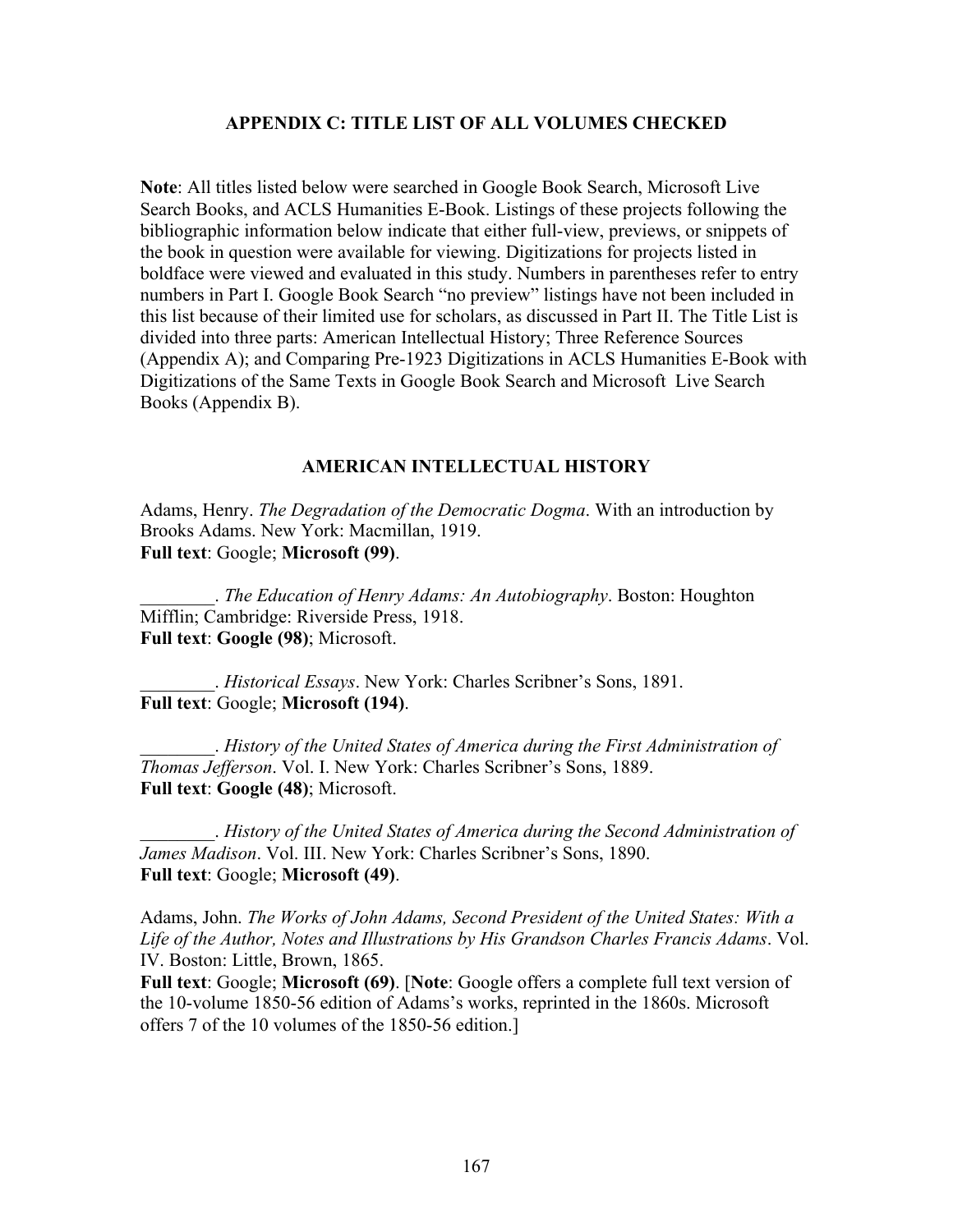Adams, Randolph Greenfield. *Political Ideas of the American Revolution: Britannic-American Contributions to the Problem of Imperial Organization, 1765-1775*. Durham: Trinity College Press, 1922. **Full text**: **Google (93)**.

Adams, Samuel. *The Writings of Samuel Adams*. Collected and edited by Harry Alonzo Cushing. 4 vols. Vol. III, 1773-1777. New York: G. P. Putnam's Sons, 1907. **Full text**: **Google (143)**; Microsoft. [Note: Google and Microsoft both offer complete full-text versions of the 4-volume work.]

Addams, Jane. *Democracy and Social Ethics*. New York: Macmillan, 1902. **Full text**: **Google (83)**.

Alltitt, Patrick. *Catholic Intellectuals and Conservative Politics in America: 1950-1985* (1993).

Ames, Fisher. *Works of Fisher Ames, with a Selection from His Speeches and Correspondence*. Vol. I. Ed. Seth Adams. Boston: Little, Brown, 1854. **Full text**: Google; **Microsoft (187)**. [Note: Google and Microsoft both offer complete full-text versions of the 2-volume work.]

Appiah, Kwame Anthony. *In My Father's House: Africa in the Philosophy of Culture* (1992). Preview: Google.

Bailyn, Bernard. *The Ideological Origins of the American Revolution* (1967).

Baldwin, Alice M. *The New England Clergy and the American Revolution* (1928). Snippet: Google.

Bancroft, George. *Literary and Historical Miscellanies*. New York: Harper & Brothers, 1855.

**Full text**: **Google (68)**.

Banning, Lance. *The Sacred Fire of Liberty: James Madison and the Founding of the Federal Republic*. Ithaca, N.Y.: Cornell University Press, 1995. **Full view**: **ACLS Humanities E-Book (55)**. Preview: Google.

Barlow, Joel. *The Political Writings of Joel Barlow*. A new edition corrected. New York: Mott & Lyon, 1796. **Full text**: **Microsoft (189)**. Preview: Google.

Barnes, Gilbert. *The Antislavery Impulse, 1830-1844* (1933).

Beard, Charles A. *Economic Origins of Jeffersonian Democracy*. New York: Macmillan, 1915.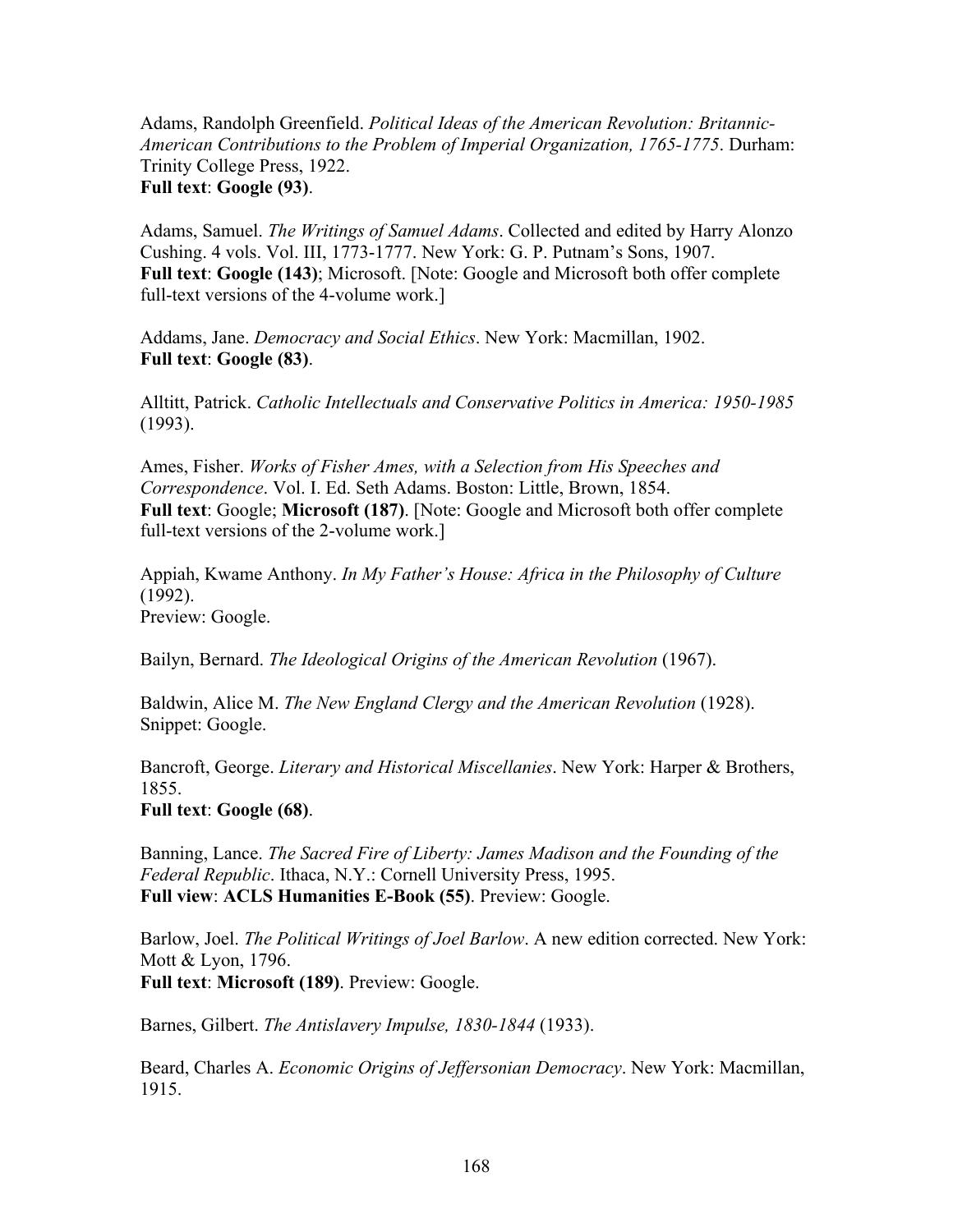# **Full text**: **Google (151)**.

Beard, Charles A., and Mary R. Beard. *The American Spirit: A Study of the Idea of Civilization in the United States* (1942). Snippet: Google.

Becker, Carl. *The Declaration of Independence: A Study in the History of Political Ideas*. New York: Harcourt, Brace, 1922. **Full text**: **Google (71)**.

Beecher, Catherine E. *A Treatise on Domestic Economy, for the Use of Young Ladies at Home and at School*. Rev. ed. Boston: Thomas H. Webb, 1842. **Full text**: **Google (76)**.

Bell, Daniel. *The End of Ideology: On the Exhaustion of Political Ideas in the Fifties* (1960). Snippet: Google (later edition).

Bender, Thomas. *New York Intellect* (1987).

Bercovitch, Sacvan. *The American Jeremiad* (1978). Preview: Google.

\_\_\_\_\_\_\_\_. *The Puritan Origins of the American Self*. New Haven: Yale University Press,

1975.

# **Preview**: **Google (168)**.

\_\_\_\_\_\_\_\_. *The Rites of Assent: Transformations in the Symbolic Construction of America* (1993).

Berkhofer, Robert F., Jr. *The White Man's Indian: Images of the American Indian from Columbus to the Present* (1978) Snippet: Google.

Beveridge, Albert J. *The Life of John Marshall. Volume II: Politician, Diplomatist, Statesman, 1789-1801*. 4 vols. Boston: Houghton Mifflin, 1916. **Full text**: Google; **Microsoft (147)**. [Note: Google and Microsoft both offer complete full-text versions of the 4-volume work.]

Billington, Ray Allen. *Frederick Jackson Turner: Historian, Scholar, Teacher*. New York: Oxford University Press, 1973. **Full text**: **ACLS Humanities E-Book (75)**.

\_\_\_\_\_\_\_\_. *The Protestant Crusade, 1800-1860: A Study of the Origins of American Nativism* (1938). Snippet: Google (later edition).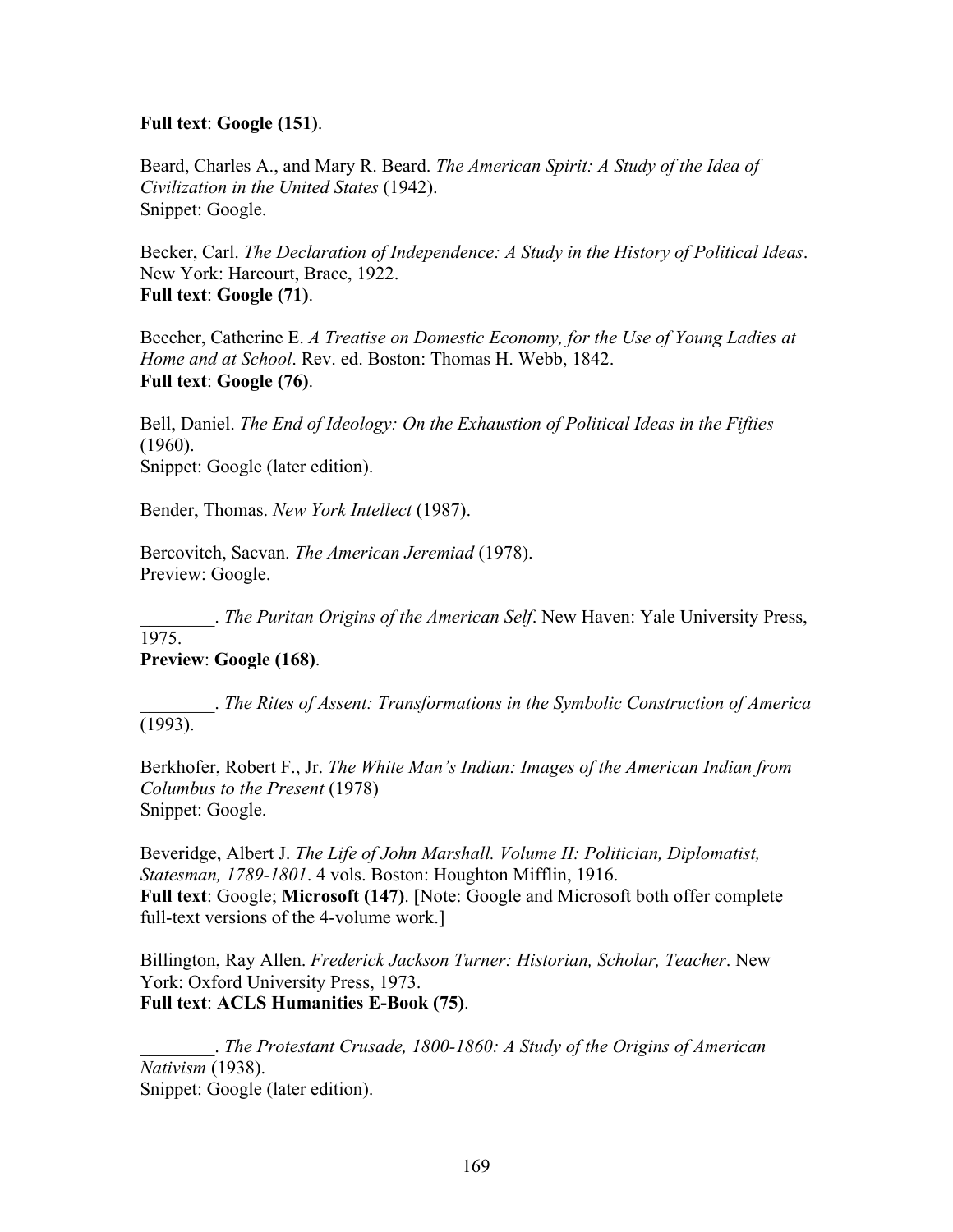Blake, Casey. *Beloved Community: The Cultural Criticism of Randolph Bourne, Van Wyck Brooks, Waldo Frank, and Lewis Mumford* (1990). Preview: Google.

Bloch, Ruth H. *Visionary Republic: Millennial Themes in American Thought, 1756-1800*. Cambridge: Cambridge University Press, 1985. **Full text**: **ACLS Humanities E-Book (80)**.

Bloom, Alexander. *Prodigal Sons: The New York Intellectuals & Their World*. New York: Oxford University Press, 1986. **Preview**: Google; **Microsoft (122)**.

Bourne, Randolph. *History of a Literary Radical and Other Essays*. Ed. with an introduction by Van Wyck Brooks. New York: B. W. Huebsch, 1920. **Full text**: **Microsoft (117)**. Preview: Google.

Boyer, Paul S. *By the Bomb's Early Light: American Thought and Culture at the Dawn of the Atomic Age*. Chapel Hill: University of North Carolina Press, 1994. **Full text**: **ACLS Humanities E-Book (110)**. Snippet: Google.

Bragdon, Henry Wilkinson. *Woodrow Wilson: The Academic Years*. Cambridge, MA: Belknap Press of Harvard University Press, 1967. **Full text:**: **ACLS Humanities E-Book (190)**.

Breen, T. H. *The Character of the Good Ruler: A Study of Puritan Political Ideas in New England, 1630-1730*. New Haven: Yale University Press, 1970. **Full text:**: **ACLS Humanities E-Book (140)**.

Bremer, Francis J. *John Winthrop: America's Forgotten Founding Father*. New York: Oxford University Press, 2003. **Preview**: Google; **Microsoft (127)**.

Brick, Howard. *The Age of Contradiction: American Thought and Culture in the 1960s* (1998). Preview: Google.

Bridenbaugh, Carl. *Cities in the Wilderness: The First Century of Urban Life in America, 1625-1744* (1939). Snippet: Google (later edition).

Brodhead, Richard. *Cultures of Letters: Scenes of Reading and Writing in Nineteenth-Century America* (1993). Preview: Google.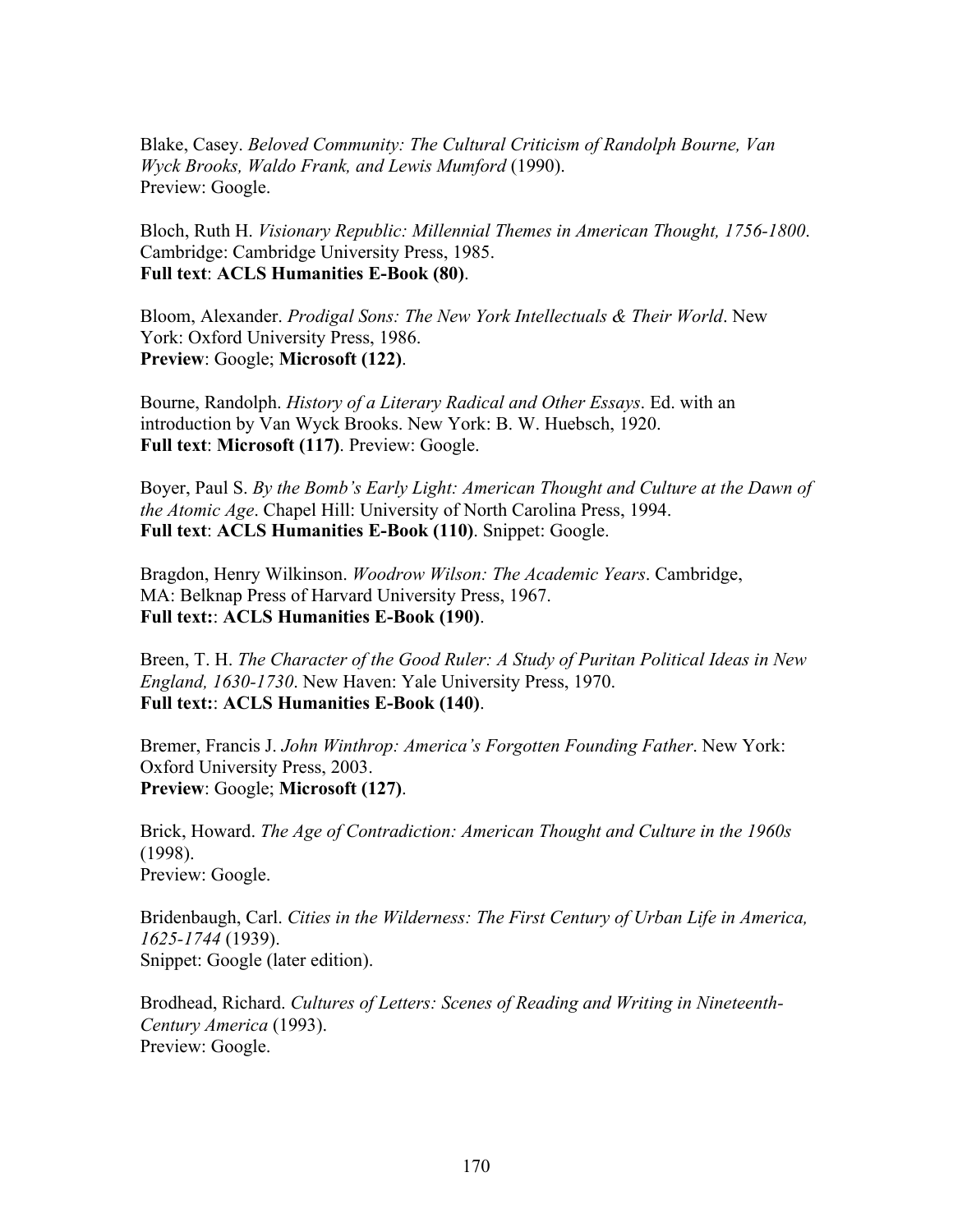Bruce, Robert V. *The Launching of Modern American Science, 1846-1876*. Ithaca: Cornell University Press, 1987. **Full text:**: **ACLS Humanities E-Book (180)**.

Buck, Paul H. *The Road to Reunion* (1937).

Buckley, William F., Jr. *God and Man at Yale: The Superstitions of Academic Freedom* (1951). Snippet: Google.

Buechler, Stephen. *Women's Movements in the United States: Woman Suffrage, Equal Rights and Beyond* (1990). Preview: Google.

Buhle, Mari Jo. *Feminism and Its Discontents: A Century of Struggle with Psychoanalysis*. Cambridge: Harvard University Press, 1998, 2000. **Preview**: Google; **Microsoft (137)**.

Bushnell, Horace. *Nature and the Supernatural, as Together Constituting the One System of God*. 3d ed. New York: Charles Scriber, 1858. **Full text**: Google (different edition); **Microsoft (79)**.

Butler, Jon. *Awash in a Sea of Faith: Christianizing the American People*. Cambridge: Harvard University Press, 1992, 1990. **Full text**: **ACLS Humanities E-Book (135)**. Preview: Google.

Butler, Judith. *Gender Trouble: Feminism and the Subversion of Identity*. Tenth Anniversary Edition. New York: Routledge, 1999. **Preview**: Google; **Microsoft (29)**.

Calhoun, John C. *A Disquisition on Government and a Discourse on the Constitution and Government of the United States*. Edited by Richard K. Cralle. Columbia, SC: Published under the direction of the General Assembly of the State of South Carolina, printed by A. S. Johnston, 1851.

**Full text**: **Google (41)**; Microsoft.

\_\_\_\_\_\_\_\_. *The Works of John C. Calhoun. Vol. VI. Reports and Public Letters of John C. Calhoun*. Ed. by Richard K. Cralle. New York: D. Appleton, 1855. **Full text**: Google; **Microsoft (162)**. [**Note**: Google and Microsoft offer full text of all volumes of the 6-volume 1851-57 edition of Calhoun's works.]

Capper, Charles. *Margaret Fuller: An American Romantic Life*. 2 vols. New York : Oxford University Press, 1992-2007. Vol. 1: The Private Years. **Preview**: Google; **Microsoft (24)**.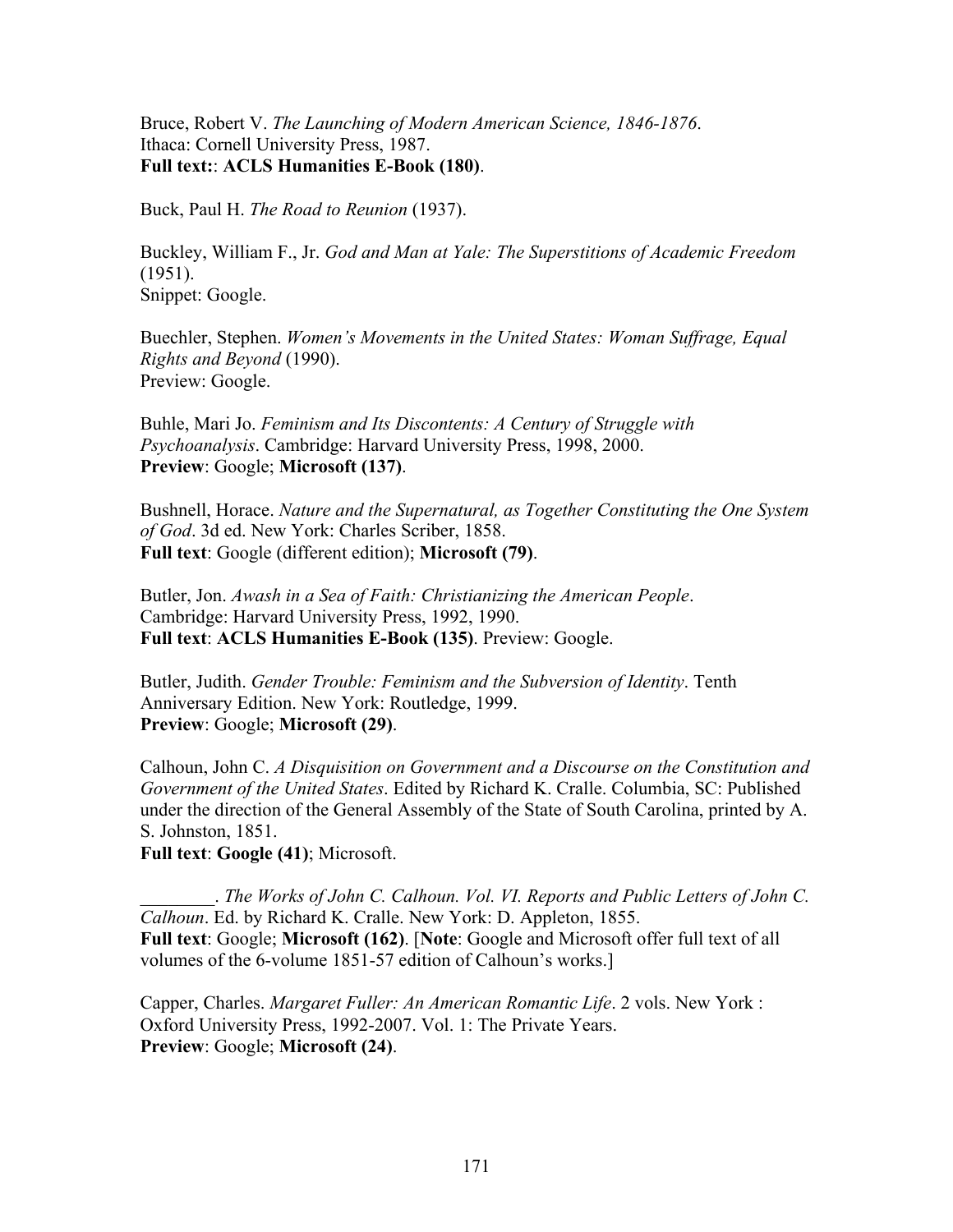Capper, Charles, and Conrad E. Wright, eds. *Transient and Permanent: The Transcendentalist Movement and Its Contexts* (1999).

Carby, Hazel V. *Reconstructing Womanhood* (1987). Preview: Google.

Carey, Henry C. *The Harmony of Interests: Agricultural, Manufacturing, and Commercial*. Philadelphia: Henry Carey Baird, 1868. **Full text**: **Google (16)**; Microsoft (different edition).

Cargill, Oscar. *Intellectual America: Ideas on the March* (1941). Snippet: Google.

Carson, Clayborne. *In Struggle: SNCC and the Black Awakening of the 1960s*. Cambridge, MA: Harvard University Press, 1995. **Full text**: **ACLS Humanities E-Book (200)**. Preview: Google; Microsoft.

Channing, William Ellery. *Thoreau, the Poet-Naturalist, with Memorial Verses*. New ed., enl.; ed. by F. B. Sanborn. Boston, C. E. Goodspeed, 1902. **Full text**: Google; **Microsoft (149)**.

. *The Works of William E. Channing, D. D.* 19<sup>th</sup> complete ed. Boston: American Unitarian Association, 1869.

**Full text**: Google; **Microsoft (12)**. [**Note**: Google offers full-text complete versions of the 6-volume  $1^{st}$  edition,  $7^{th}$  edition, and  $17^{th}$  edition, in addition to full text of selected volumes of the  $2^{nd}$ ,  $4^{th}$ ,  $8^{th}$ ,  $10^{th}$ ,  $11^{th}$ , and  $12^{th}$  editions. Microsoft offers one-volume editions of Channing's writings published in 1875, 1877, and 1899.]

Cmiel, Kenneth. *Democratic Eloquence: The Fight over Popular Speech in Nineteenth-Century America* (1991).

Commager, Henry Steele. *The American Mind: An Interpretation of American Thought and Character Since the 1880's* (1950). Preview: Google; Microsoft.

\_\_\_\_\_\_\_\_. *The Empire of Reason: How Europe Imagined and America Realized the Enlightenment*. Garden City, N.Y.: Anchor Press/Doubleday, 1977. **Full text**: **ACLS Humanities E-Book (90)**.

Cooke, George Willis. *Unitarianism in America: A History of Its Origins and Development*. Boston: American Unitarian Association, 1902. **Full text**: Google; **Microsoft (184)**.

Cooney, Terry A. *The Rise of the New York Intellectuals: The Partisan Review and Its Circle, 1934-1945* (1986). Preview: Google.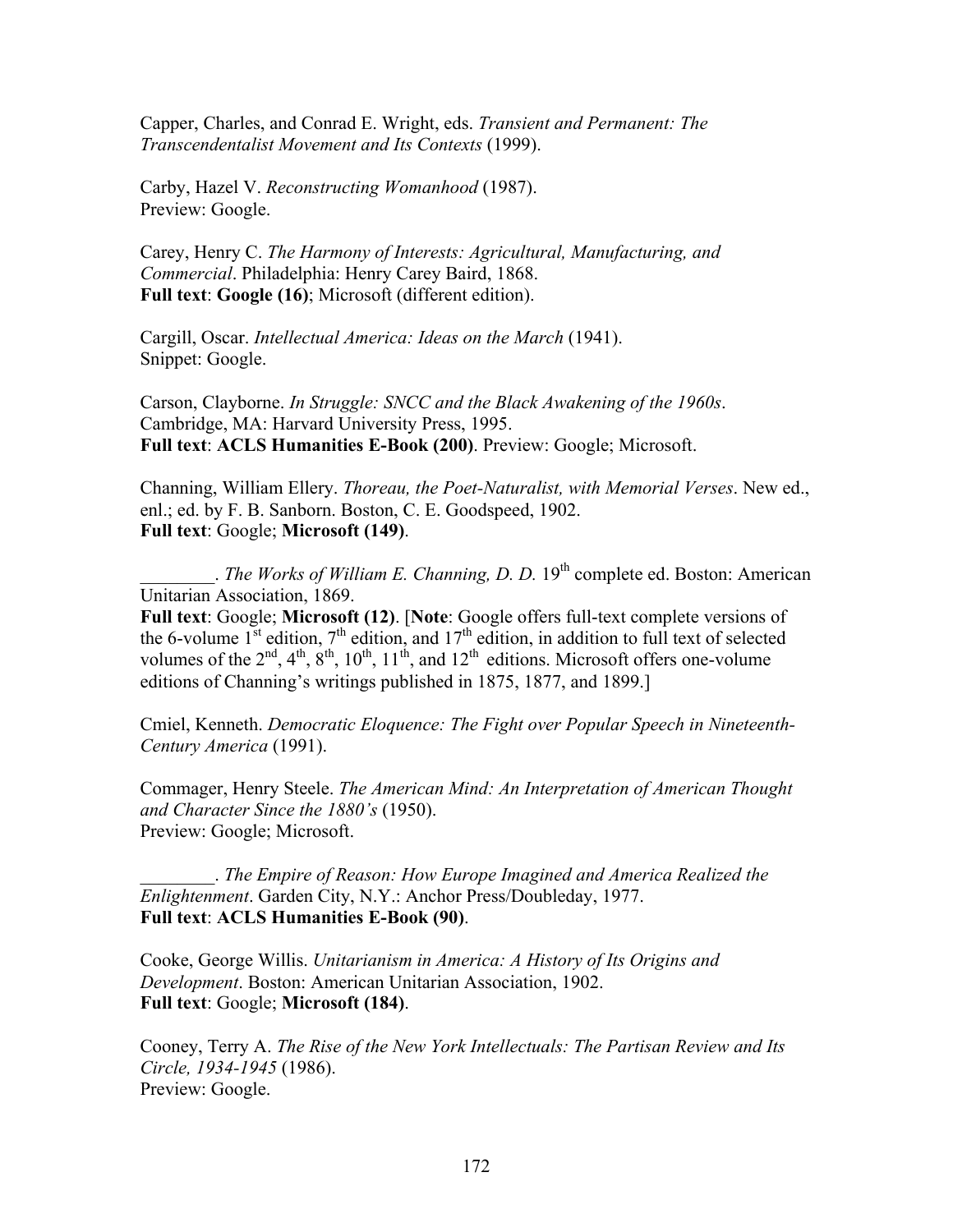Cott, Nancy. *The Bonds of Womanhood: "Women's Sphere" in New England, 1780-1835* (1977). Preview: Google.

Cotton, John. *The Powring Ovt of the Seven Vials: or An Exposition, of the 16. Chapter of the Revelation, with an Application of It to Our Times*. . . . London: Printed for R. S. and are to be sold at Henry Overtons shop in Popeshead alley, 1642. **Full text**: **Google (126)**.

Cowley, Malcolm. *Exile's Return: A Literary Odyssey of the 1920s* (1951). Preview: Google.

Craven, Avery. *The Coming of the Civil War* (1942). **Preview**: **Google (181)**.

Croce, Paul Jerome. *Science and Religion in the Era of William James* (1995). Preview: Google.

Cunliffe, Marcus. *Soldiers and Civilians: The Martial Spirit in America, 1775-1865* (1968). Snippet: Google.

Cunningham, William. *English Influence on the United States*. Cambridge: Cambridge University Press, 1916. **Full text**: Google; **Microsoft (37)**.

Curti, Merle. *The Growth of American Thought*. 3d ed. New York: Harper & Row, 1964. Reprint: New Brunswick, NJ: Transaction Publishers, 1982. **Preview**: **Google (173)**.

\_\_\_\_\_\_\_\_. *The Social Ideas of American Educators* (1936). Snippet: Google.

Davidson, Cathy. *Revolution and the Word: The Rise of the Novel in America* (1986). Preview: Google.

Davis, Richard Beale. *Intellectual Life in the Colonial South*. 3 vols. Knoxville: University of Tennessee Press, 1978. [Vol. I] **Full text**: **ACLS Humanities E-Book (15)**.

Degler, Carl N. *In Search of Human Nature* (1991). Preview: Google.

Denning, Michael. *The Cultural Front: The Laboring of American Culture in the Twentieth Century* (1996).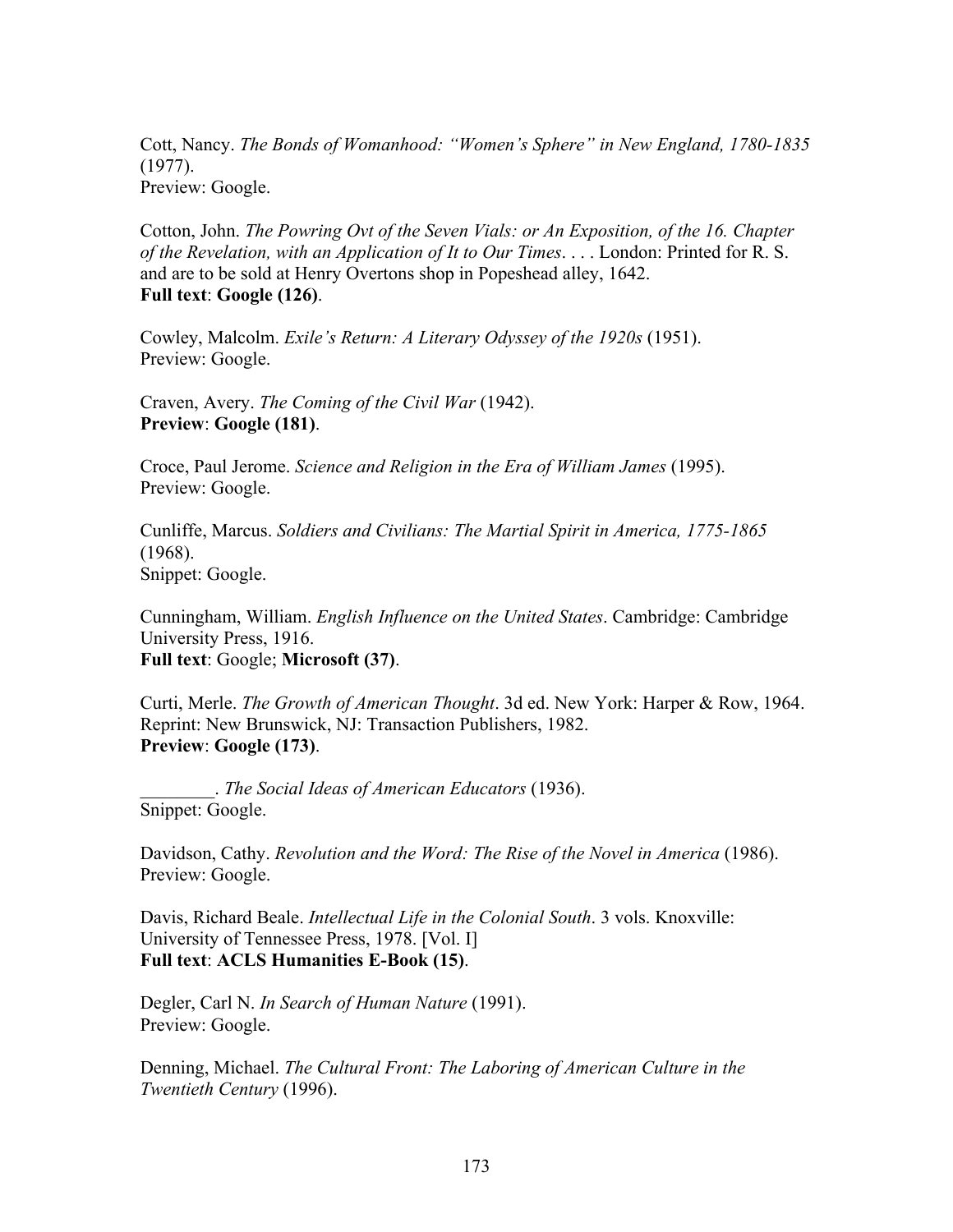Preview: Google.

Dewey, John. *Democracy and Education: An Introduction to the Philosophy of Education*. New York: Macmillan, 1916. **Full text**: **Google (43)**; Microsoft.

\_\_\_\_\_\_\_\_. *The Influence of Darwin on Philosophy, and Other Essays in Contemporary Thought*. New York: Henry Holt, 1910. **Full text**: Google; **Microsoft (159)**.

\_\_\_\_\_\_\_\_. *Reconstruction in Philosophy*. New York: Henry Holt, 1920. **Full text**: **Google (123)**; Microsoft.

Dewey, John, et. al. *Creative Intelligence: Essays in the Pragmatic Attitude*. New York: Henry Holt, 1917. **Full text**: **Google (118)**; Microsoft.

*The Dial: A Magazine for Literature, Philosophy, and Religion*. 4 vols. Volume I. Boston: Weeks, Jordan, 1841. **Full text**: **Google (158)**. [**Note**: Google offers full text of the complete 4-volume edition.]

Dickinson, John. *The Political Writings of John Dickinson, Esquire, Late President of the State of Delaware, and of the Commonwealth of Pennsylvania*. 2 vols. Vol. I. Wilmington: Bonsal and Niles, 1801. [**Note**: Google and Microsoft offer both volumes.] **Full text**: **Google (141)**; Microsoft.

Dorfman, Joseph. *Thorstein Veblen and His America* (1934). Snippet: Google.

\_\_\_\_\_\_\_\_. *The Economic Mind in American Civilization*, 5 vols. (1946-59). Snippet: Google.

Douglas, Ann. *The Feminization of American Culture* (1977).

Draper, John William. *History of the Conflict between Religion and Science*. New York: D. Appleton and Company, 1889. **Full text**: Google; **Microsoft (17)**.

Du Bois, W. E. Burghardt. *The Souls of Black Folk: Essays and Sketches*. 3d ed. Chicago: A. C. McClurg, 1903. **Full text**: **Google (106)**.

Dumond, Dwight L. *Antislavery Origins of the Civil War in the United States* (1939). Snippet: Google (later edition).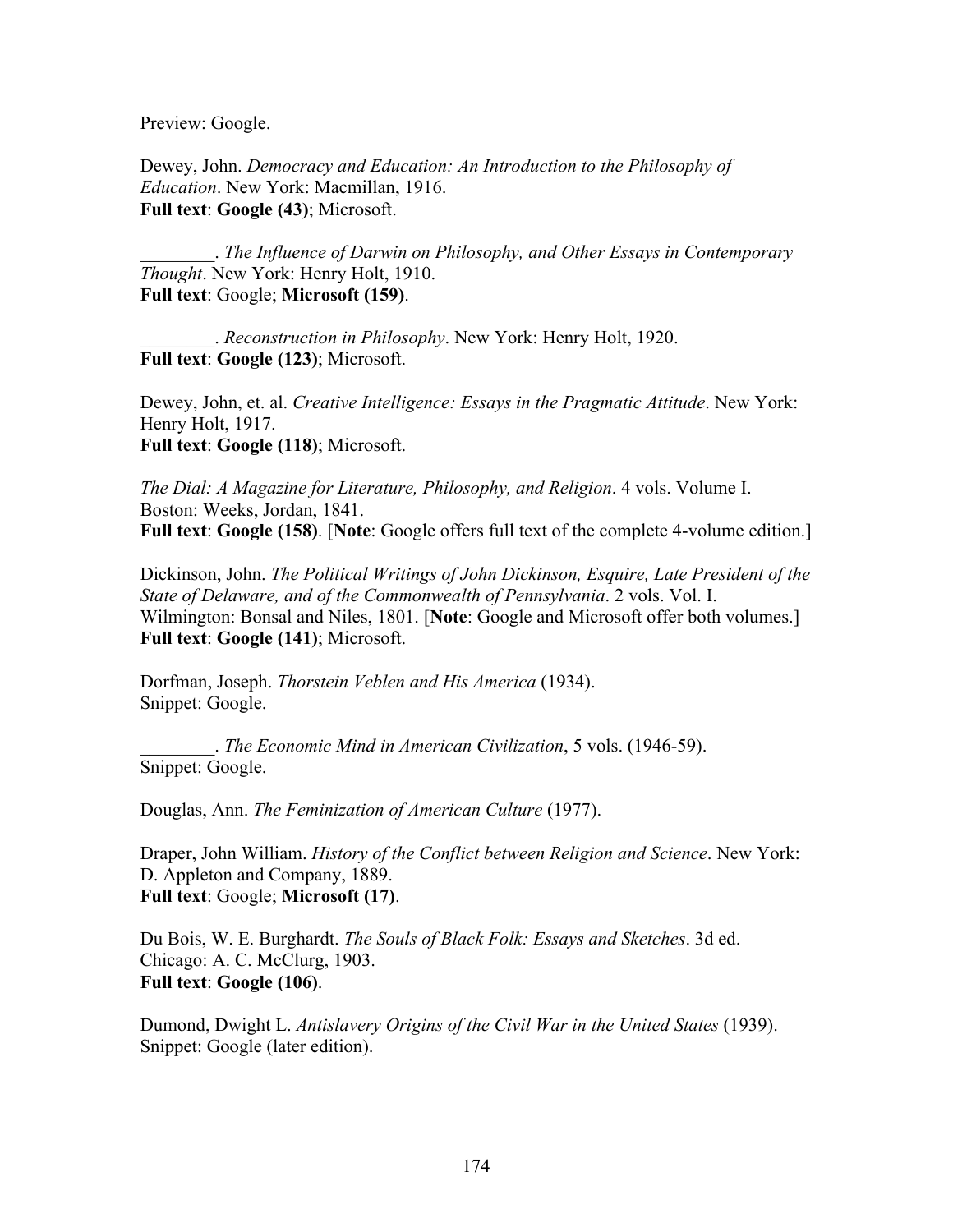Edwards, Jonathan. *A Treatise Concerning Religious Affections*. Philadelphia: James Crissy, 1821. **Full text**: **Google (36)**.

\_\_\_\_\_\_\_\_. *The Works of President Edwards. In Four Volumes. A Reprint of the Worcester Edition, with Valuable Additions* . . . . Volume IV. New York: Leavitt, 1851. **Full text**: Google; **Microsoft (114)**. [**Note**: Google offers full text of all 8 volumes from the 1808-9 Worcester edition; all 10 volumes from the 1830 edition. Microsoft offers full text of a 2-volume 1850 edition and 3 volumes of the 4-volume 1851 edition, a reprint version of the Worcester edition.]

Eggleston, Edward. *The Transit of Civilization from England to America in the Seventeenth Century*. New York: D. Appleton, 1901. **Full text**: Google; **Microsoft (62)**.

Ely, Richard T. *An Introduction to Political Economy* (1889). Full text: Google.

Emerson, Ralph Waldo. *The Complete Works of Ralph Waldo Emerson, with a Bibliographical Introduction and Notes by Edward Waldo Emerson and a General Index*. 12 vols. Cambridge: printed at the Riverside press, 1903-04; Vol. 2: Essays by Ralph Waldo Emerson; First Series.

**Full text**: Google; **Microsoft (22)**. [Note: Google offers full text complete versions of the 12-volume editions of Emerson's works published 1883-93 and 1903-21. Microsoft offers full text complete versions of the 5 volume 1882 edition and the 12 volume 1903 edition.]

*Encyclopedia of American Political History: Studies of the Principal Movements and Ideas*, 3 vols. (1984). Snippet: Google (vol. 1, 3).

*The Encyclopedia of Social Reform*. Ed. William D. P. Bliss. New York: Funk & Wagnalls, 1897.

**Full text**: **Microsoft (199)**.

*Encyclopedia of the Social Sciences*, 15 vols. (1935)

*Essays in Critical Realism: A Co-operative Study of the Problem of Knowledge*. London: Macmillan, 1920.

**Full text**: **Microsoft (107)**. Snippet: Google.

Faust, Drew Gilpin. *A Sacred Circle: The Dilemma of the Intellectual in the Old South, 1840-1860* (1977).

Feffer, Andrew. *The Chicago Pragmatists and American Progressivism*. Ithaca : Cornell University Press, 1993.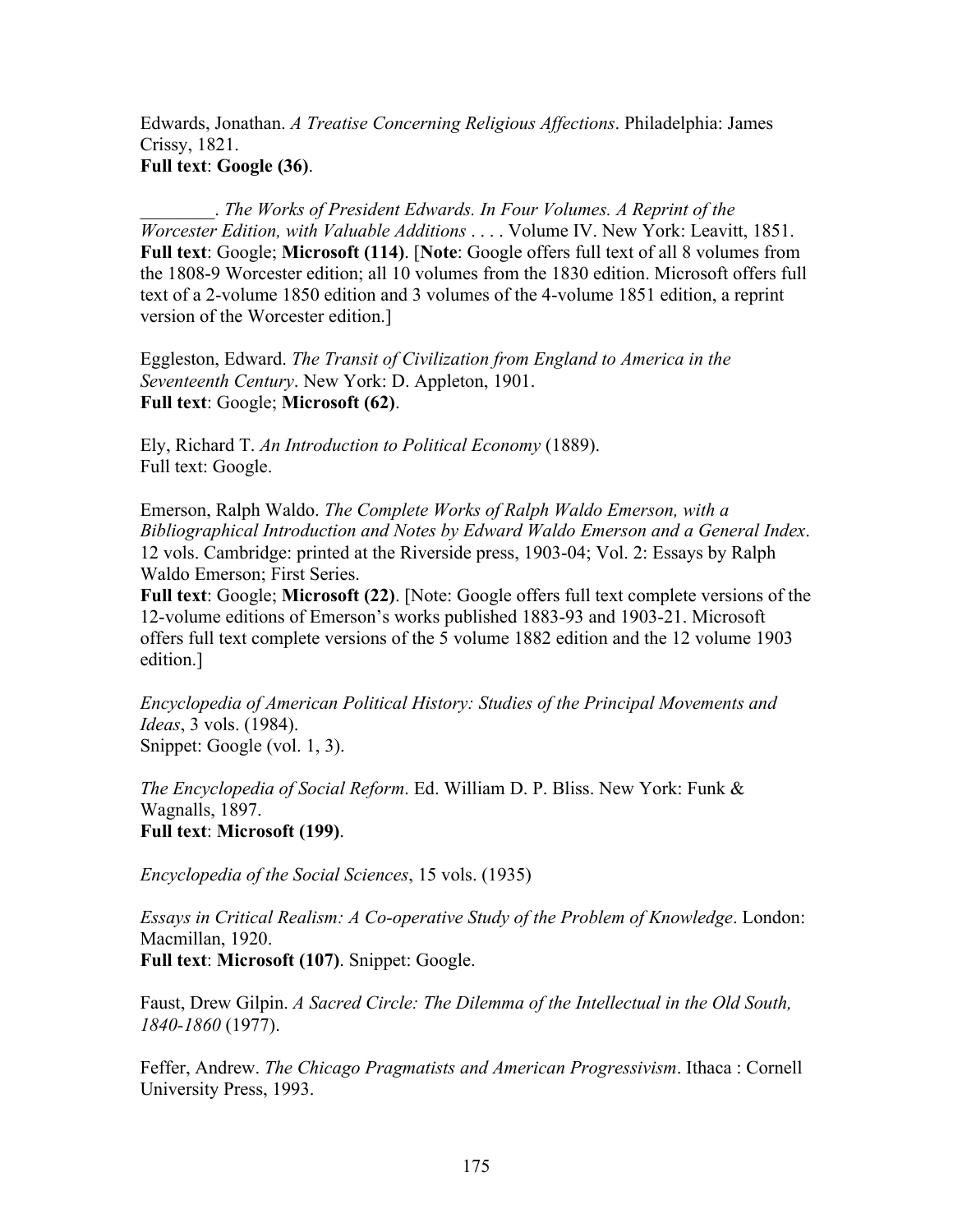# **Preview**: **Google (176)**.

Feldman, Stephen M. *American Legal Thought from Premodernism to Postmodernism: An Intellectual Voyage*. New York : Oxford University Press, 2000. **Preview**: Google; **Microsoft (129)**.

Ferguson, Robert A. *The American Enlightenment, 1750-1820* (1997).

Fink, Leon. *Progressive Intellectuals and the Dilemmas of Democratic Commitment*. Cambridge: Harvard University Press, 1999. (this is the paperback version; original was copyrighted in 1997) **Preview**: Google; **Microsoft (134)**.

Finney, Charles G. *Lectures on Revivals of Religion. From Notes by the Editor of the N. Y. Evangelist, Revised by the Author*. 2d ed. New York: Leavitt, Lord & Co., 1835. **Full text**: **Google (11)**.

Fiske, John. *American Political Ideas Viewed from the Standpoint of Universal History: Three Lectures Delivered at the Royal Institution of Great Britain in May 1880*. New York: Harper & Brothers, 1885. **Full text**: **Google (61)**.

\_\_\_\_\_\_\_\_. *A Century of Science and Other Essays*. Boston: Houghton, Mifflin, 1899. **Full text**: Google; **Microsoft (167)**.

Fitzhugh, George. *Cannibals All! or, Slaves without Masters*. Edited by C. Vann Woodward. Cambridge, Belknap Press of Harvard University Press, 1960. **Preview**: Google; **Microsoft (52)**.

\_\_\_\_\_\_\_\_. *Sociology for the South* (1854).

Fleming, Donald. *John William Draper and the Religion of Science* (1950). Snippet: Google.

Fliegelman, Jay. *Declaring Independence: Jefferson, Natural Language & the Culture of Performance*. Stanford: Stanford University Press, 1993. **Full text**: **ACLS Humanities E-Book (95)**. Preview: Google.

\_\_\_\_\_\_\_\_. *Prodigals and Pilgrims: The American Revolution Against Patriarchal Authority, 1750-1800*. Cambridge: Cambridge University Press, 1982. **Full text**: **ACLS Humanities E-Book (120)**. Preview: Google.

Foster, Frank Hugh. *A Genetic History of the New England Theology*. Chicago: University of Chicago Press, 1907. **Full text**: **Google (88)**.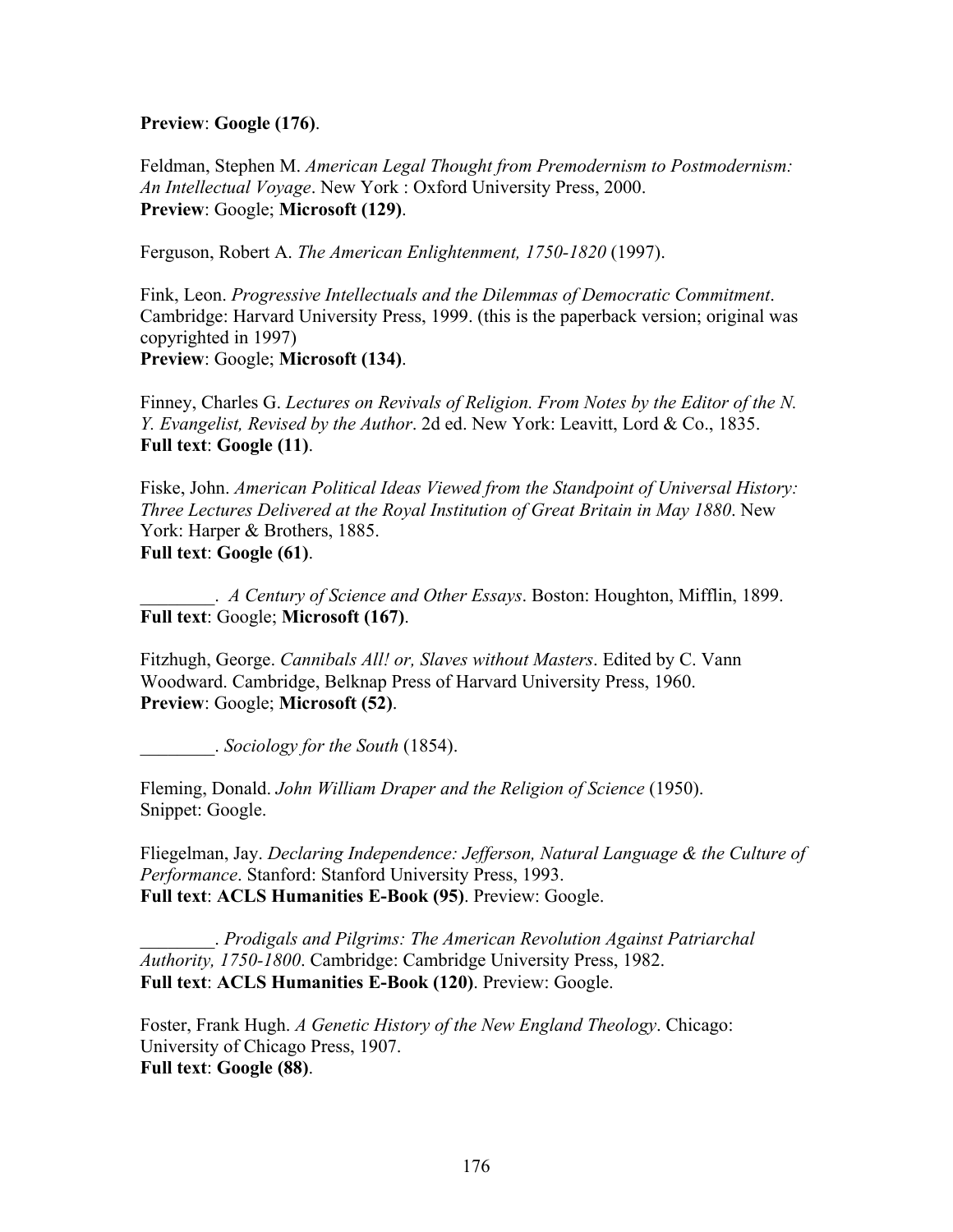Fox, Daniel M. *The Discovery of Abundance: Simon N. Patten and the Transformation of Social Theory*. Ithaca: Cornell University Press, 1967. **Full text**: **ACLS Humanities E-Book (185)**.

Fox, Dixon Ryan. *Ideas in Motion* (1935). Snippet: Google.

Franklin, Benjamin. *The Works of Benjamin Franklin; Containing Several Political and Historical Tracts Not Included in Any Former Edition, and Many Letters, Official and Private Not Hitherto Published; with Notes and a Life of the Author by Jared Sparks*. 10 vols. Boston, Hilliard, Gray, Co., 1840. [volume one]

**Full text**: **Google (8)**; **Microsoft (9)**. [**Note**: Google has complete full-text versions of the 1793 1-volume edition, the 1882 10-volume edition, and the 1905-7 12-volume Federal edition of Franklin's writings. Of the 1806-3 volume edition, Google offers vols. 1-2; of the 1840 10-volume, all but vol. 2; of the 1844 10-volume edition, all but vol. 9; of the 1856 10-volume edition, and all but vols. 2, 8, and 10. Microsoft offers a complete full-text version of the 1905-7 10-volume edition of Franklin's writings, 8 of the 10 volume 1856 edition, 8 of the 10-volume 1882 edition, 7 of the 10-volume 1840 edition, and 6 of the 10-volume 1887 edition.]

Fredrickson, George M. *The Black Image in the White Mind: The Debate on Afro-American Character and Destiny, 1817-1914*. New York: Harper & Row, c1971. **Full text**: **ACLS Humanities E-Book (125)**. Preview: Google.

Friedan, Betty. *The Feminine Mystique* (1963).

Friedman, Milton. *Capitalism and Freedom* (1962).

Frothingham, O. B. *The Religion of Humanity*. New York: David G. Francis, 1873. **Full text**: **Google (31)**.

\_\_\_\_\_\_\_\_. *Transcendentalism in New England: A History*. New York: G. P. Putnam,

1876.

**Full text**: Google; **Microsoft (32)**.

Fuller, S. Margaret. *Woman in the Nineteenth Century*. New York: Greeley & McElrath, 1845.

**Full text**: Google (other editions); **Microsoft (77)**.

Furner, Mary O. *Advocacy & Objectivity: A Crisis in the Professionalization of American Social Science, 1865-1905*. Lexington: Published for the Organization of American Historians [by] The University Press of Kentucky, 1975. **Full text**: **ACLS Humanities E-Book (145)**. Snippet: Google.

Gabriel, Ralph Henry. *The Course of American Democratic Thought* (1940). Snippet: Google (later edition).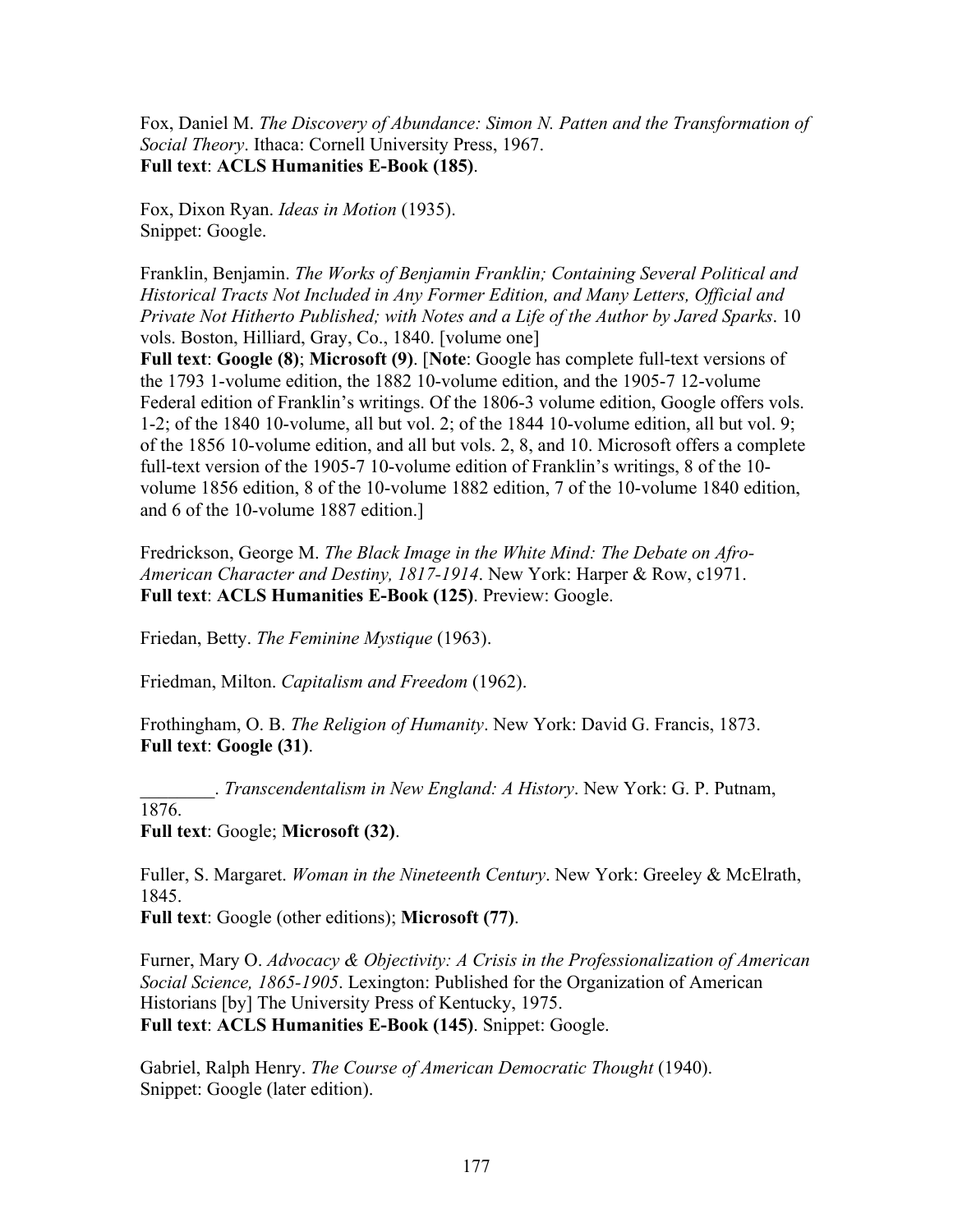Gallatin, Albert. *The Writings of Albert Gallatin*. Ed. Henry Adams. Vol. III. Philadelphia: J. B. Lippincott, 1879.

**Full text**: Google; **Microsoft (182)**. [Note: Google and Microsoft both offer complete full-text versions of the 3-volume work.]

Garrison, William Lloyd. *Thoughts on African Colonization; or an Impartial Exhibition of the Doctrines, Principles and Purposes of the American Colonization Society. Together with the Resolutions, Addresses and Remonstrances of the Free People of Color*. Boston: Garrison and Knapp, 1832. **Full text**: **Google (28)**.

George, Henry. *Progress and Poverty: An Inquiry into the Cause of Industrial Depressions, and of Increase of Want with Increase of Wealth. The Remedy*. New York: D. Appleton, 1879. **Full text**: **Microsoft (82)**. Preview: Google.

Giddings, Franklin Henry. *Democracy and Empire, with Studies of Their Psychological, Economic, and Moral Foundations*. New York: Macmillan, 1900. **Full text**: **Google (156)**.

Gilbert, Felix. *To the Farewell Address: Ideas of Early American Foreign Policy*. Princeton: Princeton University Press, 1961. **Full text**: **ACLS Humanities E-Book (150)**. Preview: Google.

[Gilman] Stetson, Charlotte Perkins. *Women and Economics: A Study of the Economic Relation between Men and Woman as a Factor in Social Evolution*. London: G. P. Putnam's Sons; Boston: Small, Maynard, 1900. [3d ed., according to LC] **Full text**: Google; **Microsoft (72)**.

Gilmore, Michael T. *American Romanticism and the Marketplace* (1985). Preview: Google.

Goddard, Harold Clarke. *Studies in New England Transcendentalism*. New York: Columbia University Press, 1908. **Full text**: Google; **Microsoft (89)**.

Goodman, Russell R. *American Philosophy and the Romantic Tradition*. Cambridge, UK: Cambridge University Press, 1990. **Preview**: Google; **Microsoft (14)**.

Gorman, Paul. *Left Intellectuals and Popular Culture in 20th-Century America* (1996). Preview: Google.

Gray, Asa. *Darwiniana: Essays and Reviews Pertaining to Darwinism*. New York: D. Appleton, 1876.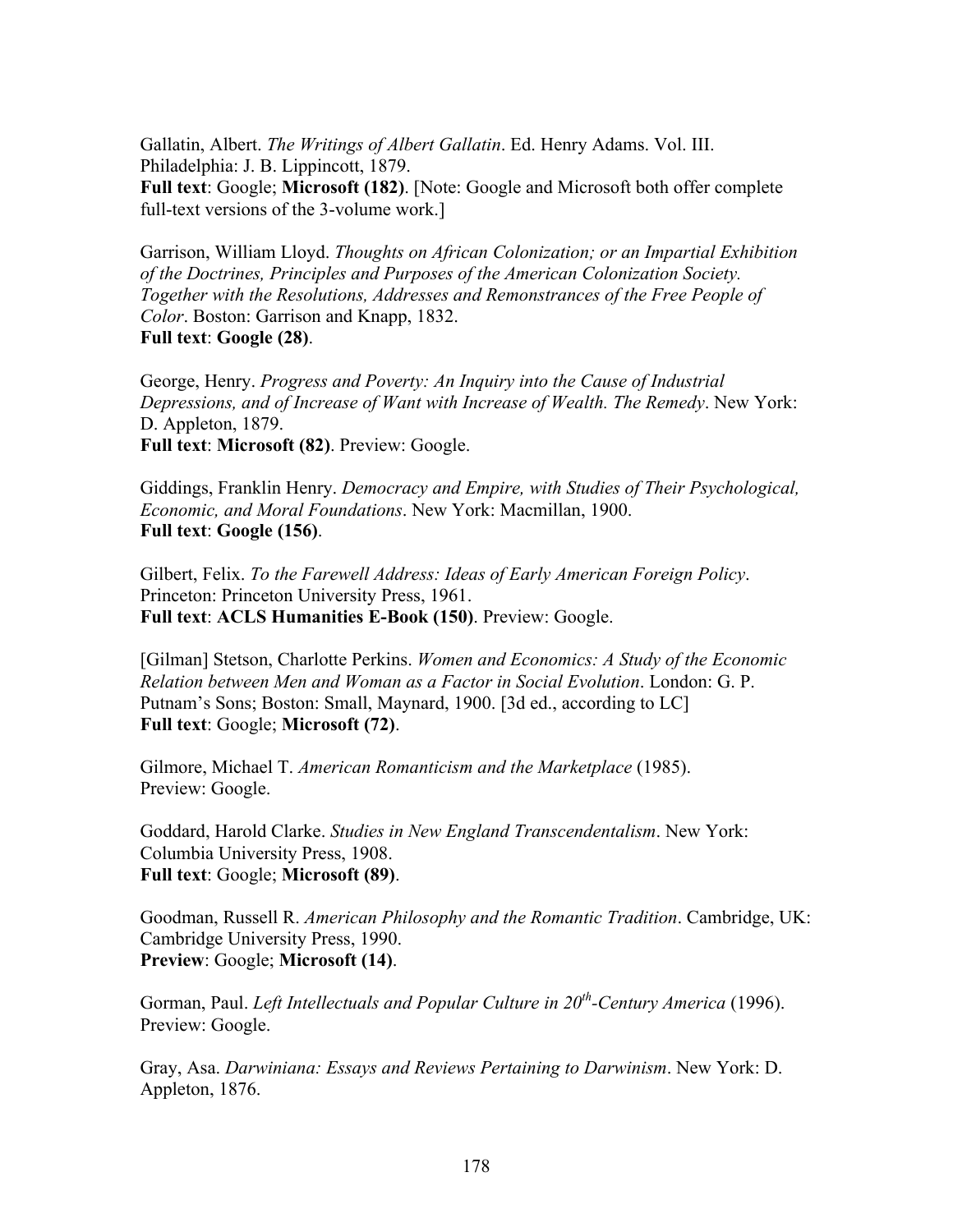# **Full text**: Google; **Microsoft (174)**.

Grimké, Sarah. *The Feminist Thought of Sarah Grimké*. Ed with headnotes by Gerda Lerner. New York: Oxford University Press, 1998. **Preview**: Google; **Microsoft (109)**.

\_\_\_\_\_\_\_\_. *Letters on the Equality of the Sexes, and the Condition of Woman. Addressed to Mary S. Parker, President of the Boston Female Anti-Slavery Society*. Boston: Isaac Knapp, 1838.

**Full text**: **Google (58)**.

Gura, Philip F. *A Glimpse of Sion's Glory: Puritan Radicalism in New England, 1620- 1660* (1984).

Hall, David D. *Worlds of Wonder, Days of Judgment: Popular Religious Belief in Early New England* (1989).

Hall, Peter Dobkin. *The Organization of American Culture, 1700-1900: Private Institutions, Elites, and the Origins of American Nationality* (1982).

Hamilton, Alexander. *The Works of Alexander Hamilton; Comprising His Correspondence, and His Political and Official Writings, Exclusive of the Federalist, Civil and Military. Published from the Original Manuscripts Deposited in the Department of State, by Order of the Joint Library Committee of Congress*. Ed. John C. Hamilton. New York: Charles S. Francis & Co., 1851. [Volume VII] **Full text**: **Google (46)**; Microsoft. [**Note**: Google offers full-text complete editions of the 7-volume 1850-51 edition of Hamilton's works and the 12-volume 1904 edition, in addition to 4 volumes of the 9-volume 1885 edition. Microsoft offers 5 of the 7 volumes in the 1850-51 edition, 3 of the 9 volumes of the 1885 edition, 5 volumes of the 1903 "Constitutional Edition," and 11 of the 12 volumes of the 1904 edition.]

Hamilton, Alexander, et. al. *The Federalist, a Commentary on The Constitution of the United States, Being a Collection of Essays Written in Support of The Constitution Agreed upon September 17, 1787, by The Federal Convention; Reprinted from the Original Text of Alexander Hamilton, John Jay, and James Madison*. Ed. Henry Cabot Lodge. New York: G. P. Putnam's Sons, 1888. **Full text**: **Google (148)**; Microsoft.

Hamilton, Alexander, James Madison, and John Jay. *The Federalist*. Ed. Benjamin Fletcher Wright. Cambridge, MA: Belknap Press of Harvard University Press, 1961. **Full text**: **ACLS Humanities E-Book (195)**. Preview: Google.

Haroutunian, Joseph. *Piety Versus Moralism: The Passing of the New England Theology* (1932).

Harris, Neil. *The Artist in American Society: The Formative Years, 1790-1860* (1966).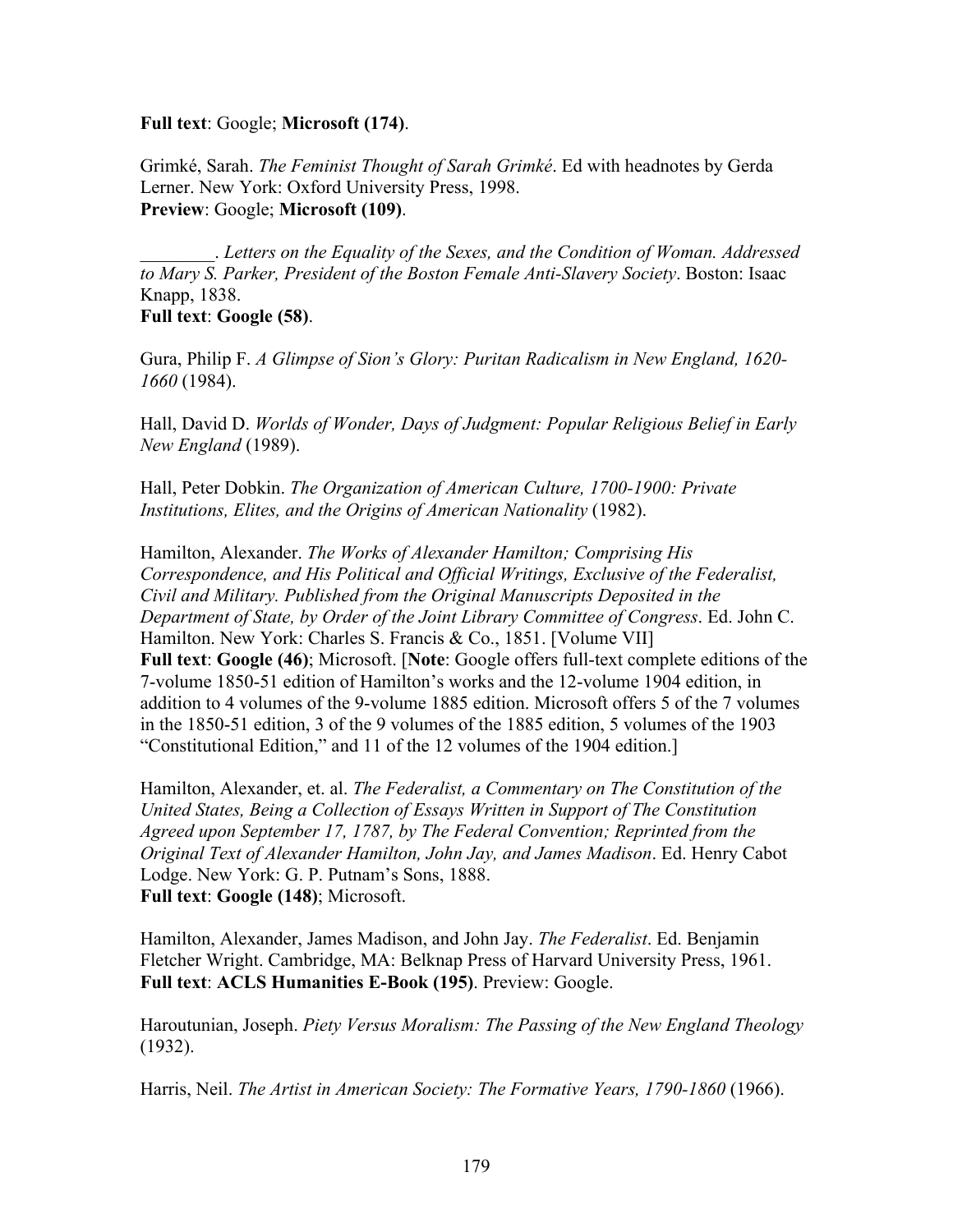Preview: Google (later edition).

Hart, Albert Bushnell. *National Ideals, Historically Traced, 1607-1907*. The American Nation: A History, Volume 26. New York: Harper & Brothers, 1907. **Full text**: **Google (161)**.

Hartz, Louis. *The Liberal Tradition in America: An Interpretation of American Political Thought Since the Revolution* (1955). Snippet: Google.

Haskell, Thomas L. *The Emergence of Professional Social Science: The American Social Science Association and the Nineteenth-Century Crisis of Authority* (1977).

Hatch, Nathan O. *The Democratization of American Christianity* (1989). Preview: Google; Microsoft.

Hatch, Nathan O., and Harry S. Stout, eds. *Jonathan Edwards and the American Experience*. New York: Oxford University Press, 1988. **Preview**: Google; **Microsoft (54)**.

Hazen, Charles Downer. *Contemporary American Opinion of the French Revolution*. Baltimore: Johns Hopkins Press, 1897. **Full text**: Google; **Microsoft (177)**.

Heimert, Alan. *Religion and the American Mind: From the Great Awakening to the Revolution*. Cambridge: Harvard University Press, 1966. **Full text**: **ACLS Humanities E-Book (70)**.

Henneman, John Bell, ed. *History of the Literary and Intellectual Life of the South* (1909).

Higham, John, and Paul K. Conkin, eds. *New Directions in American Intellectual History* (1979).

Hodge, Charles. *What Is Darwinism?* New York: Scribner, Armstrong, and company, 1874.

**Full text**: **Google (53)**.

Hoeveler, J. David. *The Postmodernist Turn: American Thought and Culture in the 1970s* (1996). Preview: Google.

Hofstadter, Richard. *The Age of Reform: From Bryan to F. D. R.* New York: Vintage Books, 1955.

**Full text**: **ACLS Humanities E-Book (10)**.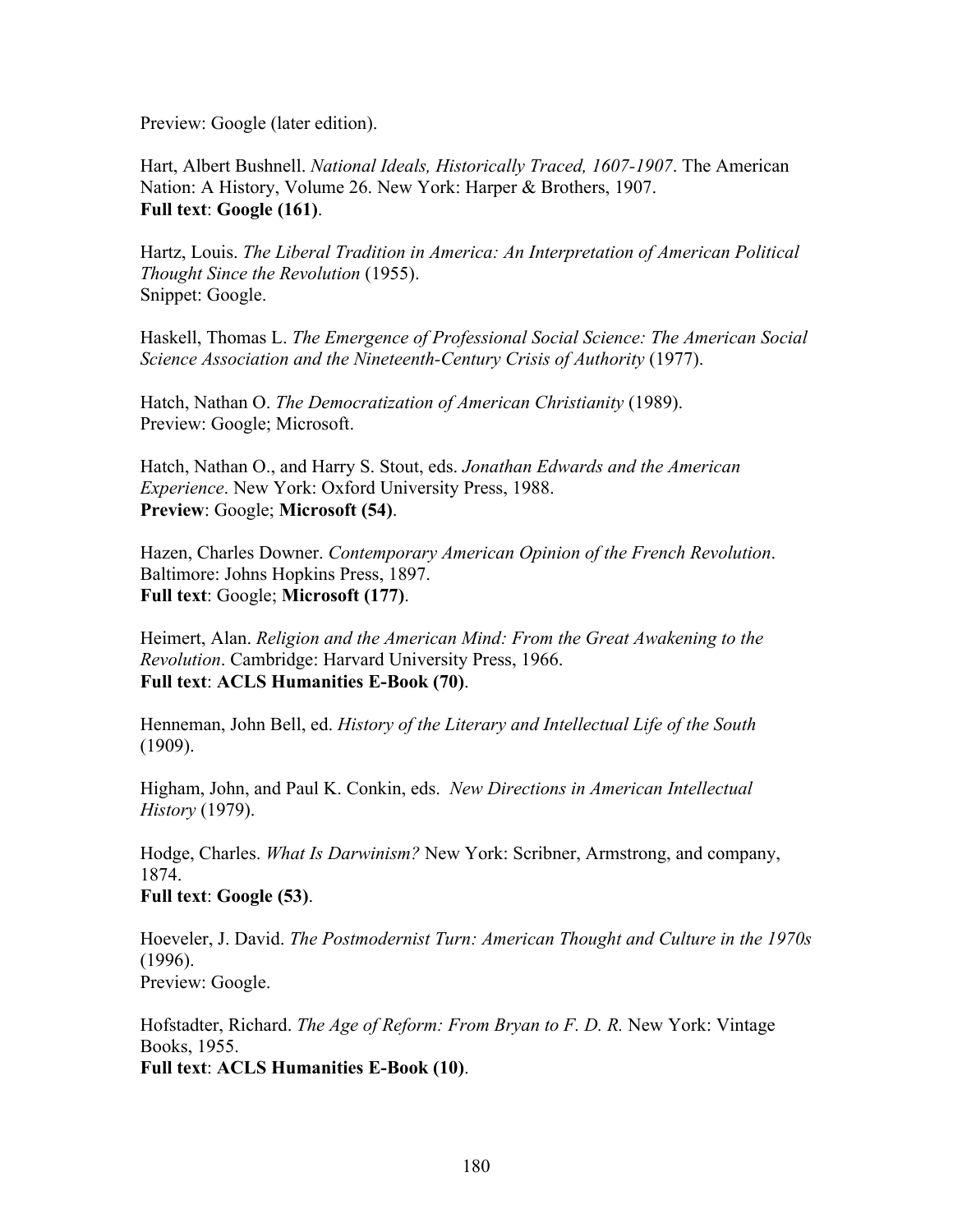\_\_\_\_\_\_\_\_. *The American Political Tradition: And the Men Who Made It*. New York: Alfred A. Knopf, 1948. **Full text**: **ACLS Humanities E-Book (60)**. Snippet: Google.

\_\_\_\_\_\_\_\_. *Anti-Intellectualism in American Life* (1963).

\_\_\_\_\_\_\_\_. *The Paranoid Style in American Politics, and Other Essays* (1965).

\_\_\_\_\_\_\_\_. *The Progressive Historians: Turner, Beard, Parrington* (1968). Snippet: Google.

\_\_\_\_\_\_\_\_. *Social Darwinism in American Thought, 1860-1915* (1944). Preview: Google.

Hollinger, David. *In the American Province: Studies in the History and Historiography of Ideas* (1985). Preview: Google.

\_\_\_\_\_\_\_\_. *Postethnic America: Beyond Multiculturalism* (1995). Preview: Google.

\_\_\_\_\_\_\_\_. *Science, Jews, and Secular Culture: Studies in Mid-Twentieth-Century American Intellectual History*. Princeton: Princeton University Press, 1996. **Preview**: **Google (18)**.

Holmes, Oliver Wendell. *Collected Legal Papers*. New York: Harcourt, Brace and Howe, 1920.

**Full text**: **Google (128)**.

\_\_\_\_\_\_\_\_. *The Common Law*. Boston: Little, Brown, 1881. **Full text**: **Google (66)**.

Holt, Edwin R., et. al. *The New Realism: Coöperative Studies in Philosophy*. New York: Macmillan, 1912.

**Full text**: Google; **Microsoft (104)**.

Horwitz, Morton J. *The Transformation of American Law, 1780-1860* (1977). Preview: Google.

Howe, M. A. DeWolfe. *The Life and Letters of George Bancroft*. Vol. I. New York: Charles Scribner's Sons, 1908.

**Full text**: Google; **Microsoft (192)**. [**Note**: Google and Microsoft offer full text of both volumes.]

Huntington, Samuel P. *The Clash of Civilizations and the Remaking of World Order* (1996).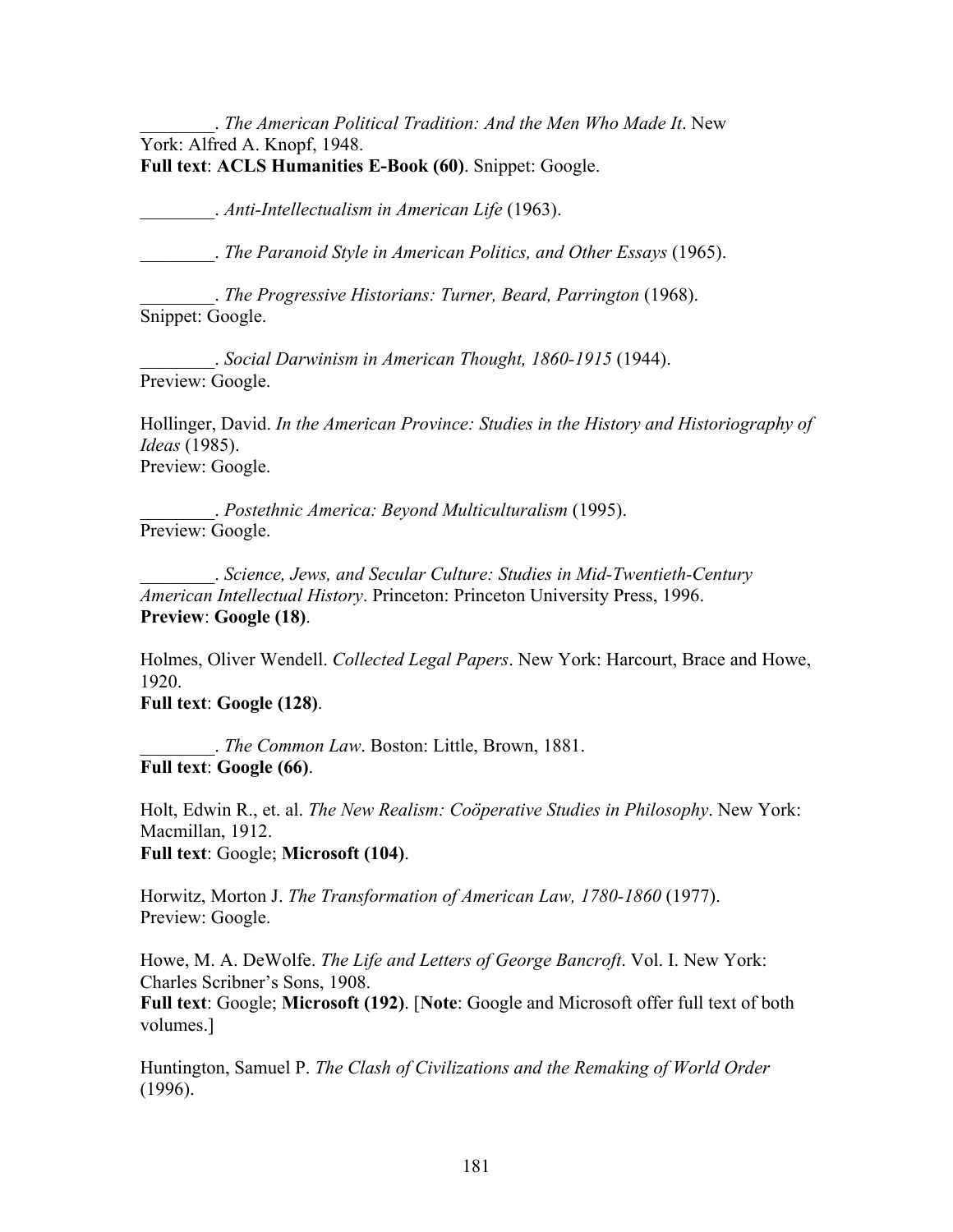Hutchinson, George. *The Harlem Renaissance in Black and White*. Cambridge, MA: The Belknap Press of Harvard University Press, 1995. **Preview**: **Google (193)**.

Ingersoll, C. J., *A Discourse Concerning the Influence of America on the Mind; Being the Annual Oration Delivered Before the American Philosophical Society at the University in Philadelphia on the 18<sup>th</sup> October, 1823, by Their Appointment, and Published by Their Order*. Philadelphia: Abraham Small, 1823. **Full text**: **Google (3)**; **Microsoft (4)**.

Jacoby, Russell. *The Last Intellectuals: American Culture in the Age of Academe* (1987). Preview: Google; Microsoft.

James, William. *Pragmatism: A New Name for Some Old Ways of Thinking; Popular Lectures on Philosophy*. New York: Longmans, Green, 1907. **Full text**: **Google (113)**; Microsoft.

\_\_\_\_\_\_\_\_. *The Will to Believe and Other Essays in Popular Philosophy*. New York: Longman's Green, 1896. **Full text**: Google; **Microsoft (87)**.

Jay, Martin. *The Dialectical Imagination: A History of the Frankfurt School and the Institute of Social Research, 1923-1950*. Berkeley: University of California Press, 1996. **Full text**: **ACLS Humanities E-Book (155)**.

Jefferson, Thomas. *Notes on the State of Virginia*. Philadelphia: Prichard and Hall, 1788. **Full text**: **Early American Imprints (85)**; Google.

Jefferson, Thomas. *The Works of Thomas Jefferson in Twelve Volumes*. Federal Edition. Collected and edited by Paul Leicester Ford. New York: G. P. Putnam's Sons, Knickerbocker Press, 1904-05. [Volume XII]

**Full text**: Google; **Microsoft (39)**. [**Note**: Google offers full-text complete versions of the 4-volume 1829 edition of Jefferson's writings, the 10-volume 1892-99 edition, and the 20-volume 1903-05 "Library edition." Google offers full text of 2 of the 9 volumes of the 1853-54 edition; 11 of the 12 volumes of the 1904-05 "Federal edition," and 10 of the 20 volumes of the 1903-05 "Definitive edition." Microsoft offers full text of the complete 9-volume 1853-54 edition (two of the volumes coming from later reprint editions) and the 12-volume 1904-05 "Federal edition," in addition to 8 of the 10 volumes of the 1892- 99 edition and 10 of the 20-volume 1903-05 "Library edition."]

Johnson, Edgar A. J. *American Economic Thought in the Seventeenth Century* (1932).

Jones, Howard Mumford. *The Age of Energy: Varieties of American Experience, 1865- 1915*. New York: Viking Press, 1971.

**Full text**: **ACLS Humanities E-Book (130)**.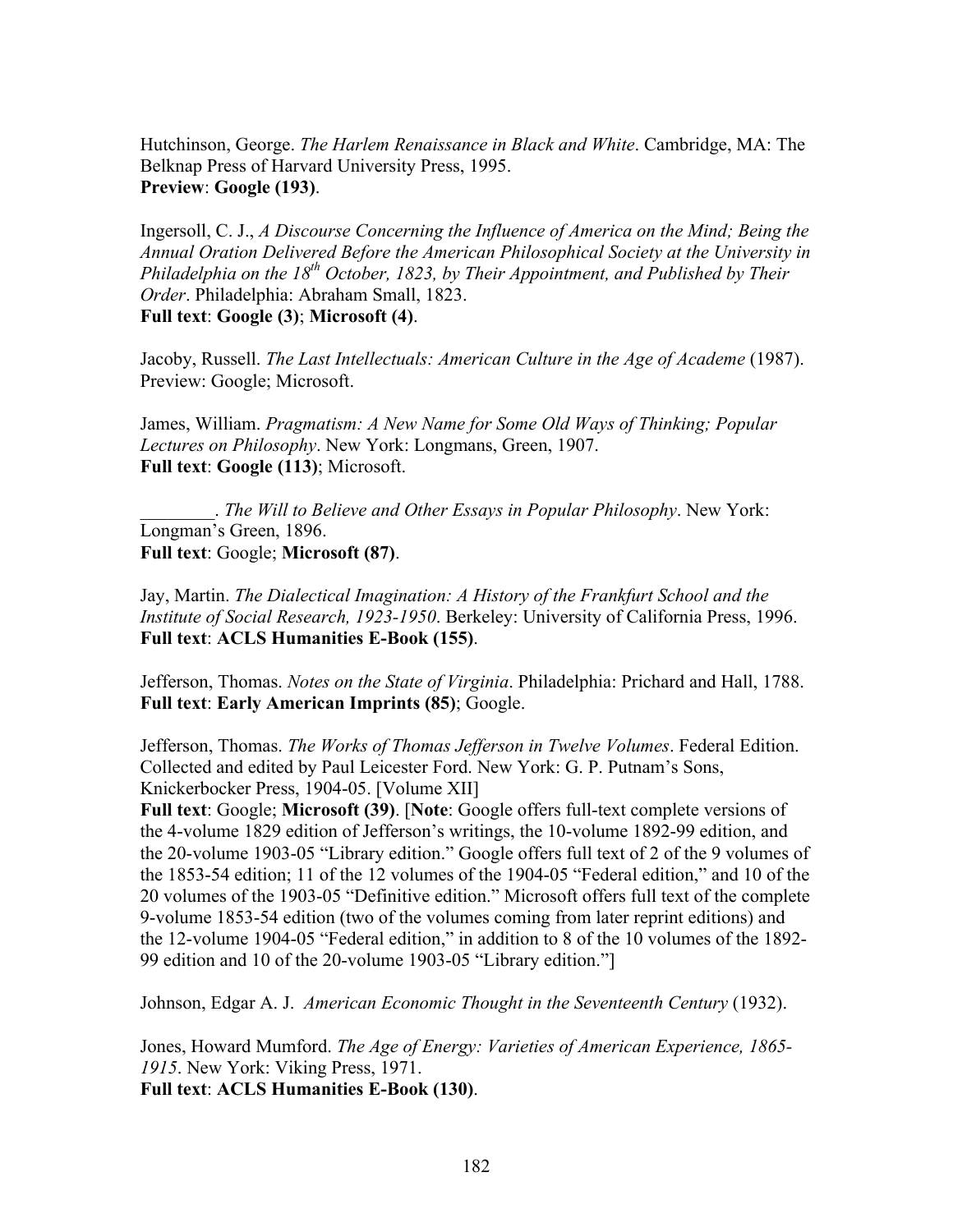\_\_\_\_\_\_\_\_. *Ideas in America* (1944). Snippet: Google.

Jumonville, Neil. *Critical Crossings: The New York Intellectuals in Postwar America* (1991).

Kallen, Horace Meyer. *William James and Henri Bergson: A Study in Contrasting Theories of Life*. Chicago: University of Chicago Press, 1914. **Full text**: Google; **Microsoft (112)**.

Kammen, Michael. *In the Past Lane: Historical Perspectives on American Culture*. New York: Oxford University Press, 1997, 1999. **Preview**: Google; **Microsoft (139)**.

Kantor, Sybil Gordon. *Alfred H. Barr, Jr., and the Intellectual Origins of the Museum of Modern Art*. Cambridge: MIT Press, 2002. **Preview**: Google; **Microsoft (134)**.

Kazin, Alfred. *On Native Grounds: An Interpretation of Modern American Prose Literature* (1942). Snippet: Google.

Kelley, Mary. *Private Woman, Public Stage: Literary Domesticity in Nineteenth-Century America* (1984). Preview: Google.

Kerber, Linda. *Toward an Intellectual History of Women* (1997). Preview: Google.

\_\_\_\_\_\_\_\_. *Women of the Republic: Intellect and Ideology in Revolutionary America*  $(1980)$ .

Kloppenberg, James T. *Uncertain Victory: Social Democracy and Progressivism in European and American Thought, 1870-1920*. New York: Oxford University Press, 1988. **Full text**: **ACLS Humanities E-Book (5)**. Preview: Google; Microsoft.

\_\_\_\_\_\_\_\_. *The Virtues of Liberalism*. New York: Oxford University Press, 1998. **Preview**: Google; **Microsoft (84)**.

Kraus, Michael. *Intercolonial Aspects of American Culture on the Eve of the American Revolution* (1928). Snippet: Google.

Kuhn, Thomas S. *The Structure of Scientific Revolutions* (1962). Preview: Google (later edition).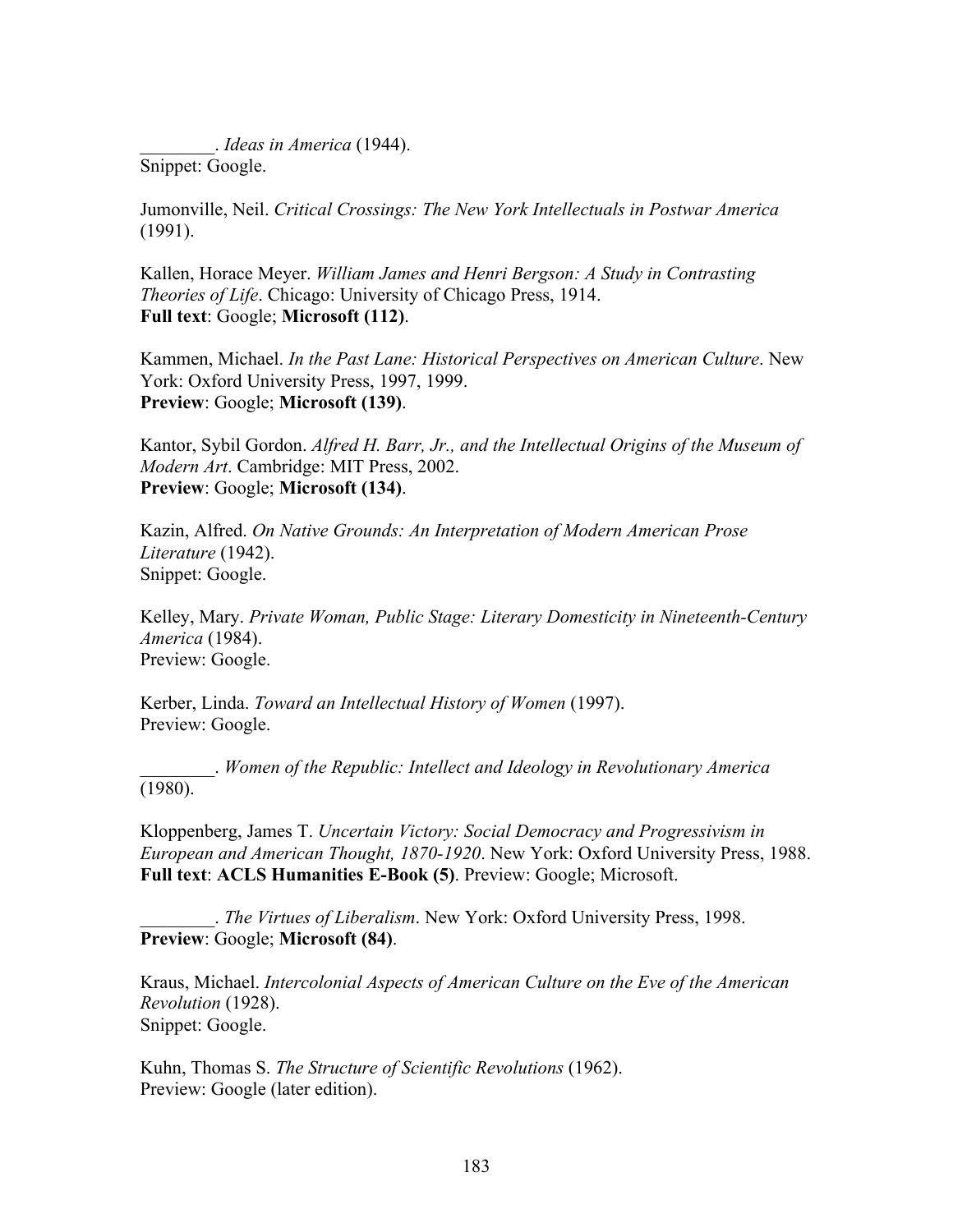Kuklick, Bruce. *A History of Philosophy in America, 1720-2000*. New York : Clarendon Press, 2001.

**Preview**: Google; **Microsoft (74)**.

\_\_\_\_\_\_\_\_. *Puritans in Babylon: The Ancient Near East and American Intellectual Life, 1880-1930*. Princeton, N.J.: Princeton University Press, 1996. **Full text**: **ACLS Humanities E-Book (65)**.

\_\_\_\_\_\_\_\_. *The Rise of American Philosophy: Cambridge, Massachusetts, 1860-1930* (1977). Preview: Google.

Lang, Amy Schrager. *Prophetic Woman: Anne Hutchinson and the Problem of Dissent in the Literature of New England* (1987).

Lasch, Christopher. *The Culture of Narcissism: American Life in an Age of Diminishing Expectations* (1978).

\_\_\_\_\_\_\_\_. *The Revolt of the Elites and the Betrayal of Democracy* (1995). Preview: Google.

Latham, Michael E. *Modernization as Ideology: American Social Science and "Nation Building" in the Kennedy Era* (2000). Preview: Google.

Lears, T. J. Jackson. *No Place of Grace: Antimodernism and the Transformation of American Culture, 1880-1920* (1981). Preview: Google.

Leggett, William. *A Collection of the Political Writings of William Leggett*. Selected and with a preface by Theodore Sedgwick, Jr. 2 Vols. New York: Taylor & Dodd, 1840. [Vol. 1]

**Full text**: Google; **Microsoft (57)**. [**Note**: Google and Microsoft both offer complete fulltext versions of the 2-volume work.]

Levine, Lawrence W. *The Opening of the American Mind: Canons, Culture, and History* (1996).

Preview: Google.

Lewis, R. W. B. *The American Adam: Innocence, Tragedy, and Tradition in the Nineteenth Century*. Chicago: University of Chicago Press, 1955. **Preview**: **Google (166)**.

Lippmann, Walter. *Drift and Mastery: An Attempt to Diagnose the Current Unrest*. New York: Mitchell Kennerley, 1914.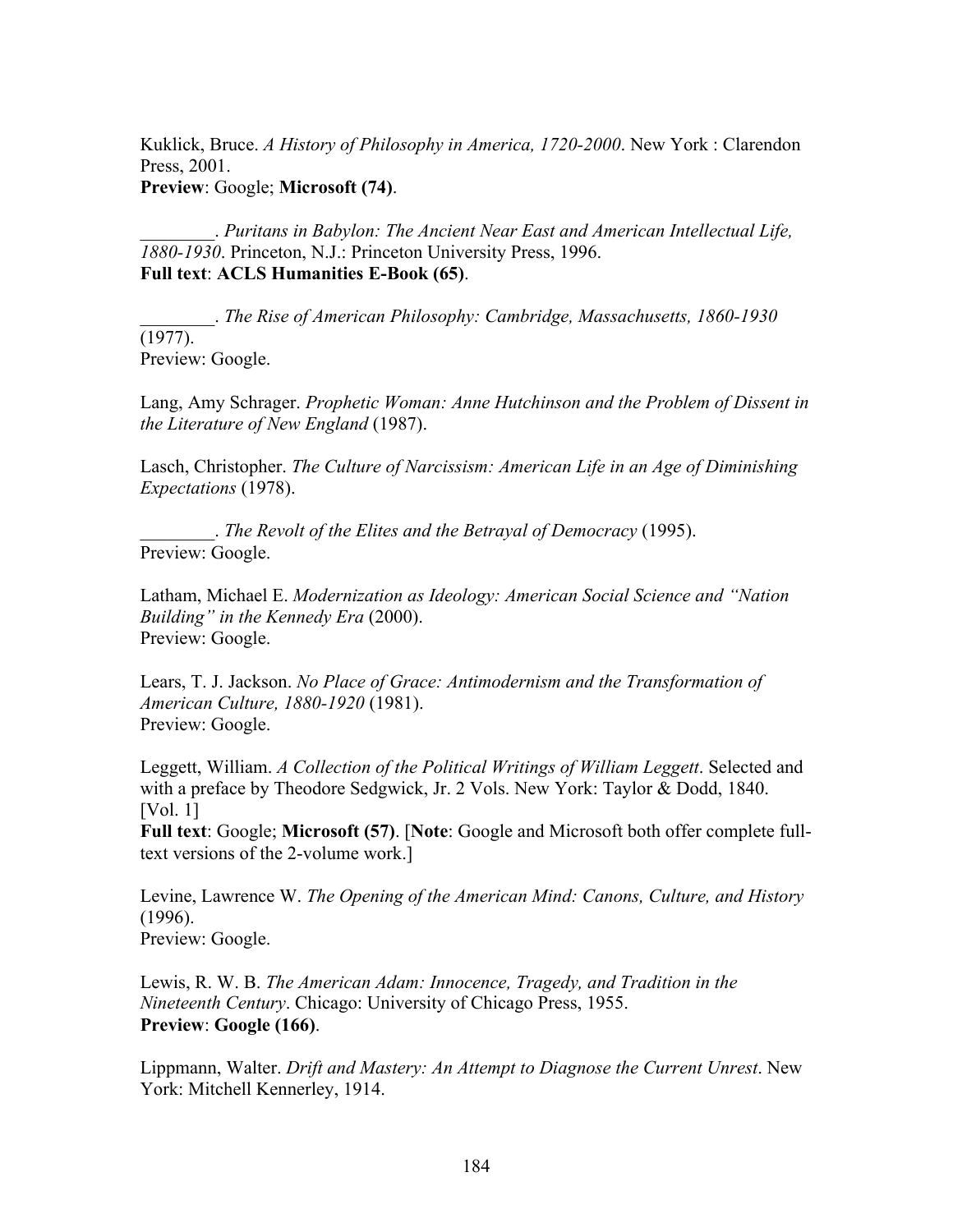## **Full text**: **Google (96)**.

\_\_\_\_\_\_\_\_. *Public Opinion*. New York: Harcourt, Brace, 1922. **Full text**: **Google (138)**.

*Literary History of the United States*, 3 vols. (1948). Snippet: Google.

Livingston, James. *Pragmatism and the Political Economy of Cultural Revolution, 1850- 1940*. Chapel Hill: University of North Carolina Press, 1994, 1997. **Preview**: **Google (191)**.

Lloyd, Brian. *Left Out: Pragmatism, Exceptionalism, and the Poverty of American Marxism, 1890-1922* (1997).

Lynd, Staunton. *Intellectual Origins of American Radicalism* (1968). Snippet: Google.

McClay, Wilfred M. *The Masterless: Self and Society in Modern America*. Chapel Hill: University of North Carolina Press, 1994. **Preview**: **Google (188)**.

McIlwain, Charles Howard. *The American Revolution: A Constitutional Interpretation*. New York: Macmillan, 1923.

**Full text**: **ACLS Humanities E-Book (160)**. Preview: Google.

Madison, James. *The Papers of James Madison, Purchased by Order of Congress; Being His Correspondence and Reports of Debates during the Congress of the Confederation and His Reports of Debates in the Federal Convention; Now Published from the Original Manuscripts, Deposited in the Department of State, by Direction of the Joint Library Committee of Congress, under the Supervision of Henry D. Gilpin*. Volume I. Washington: Langtree & O'Sullivan, 1840.

**Full text**: **Google (56)**; Microsoft. [**Note**: Google offers full text of the complete 3 volume 1840-41 edition of Madison's writings, in addition to vols. 2-3 of the 4-volume 1865 edition and 6 volumes of the 9-volume 1900-10 edition. Microsoft offers full text versions of the 3-volume 1840 edition and the 4-volume 1865 edition, in addition to 5 of the 9 volumes of the 1900-10 edition.]

Marcuse, Herbert. *One Dimensional Man* (1964). Preview: Google (later edition).

Marsden, George M. *Fundamentalism and American Culture*. 2d ed. New York: Oxford University Press, 2006. **Preview**: Google; **Microsoft (42)**.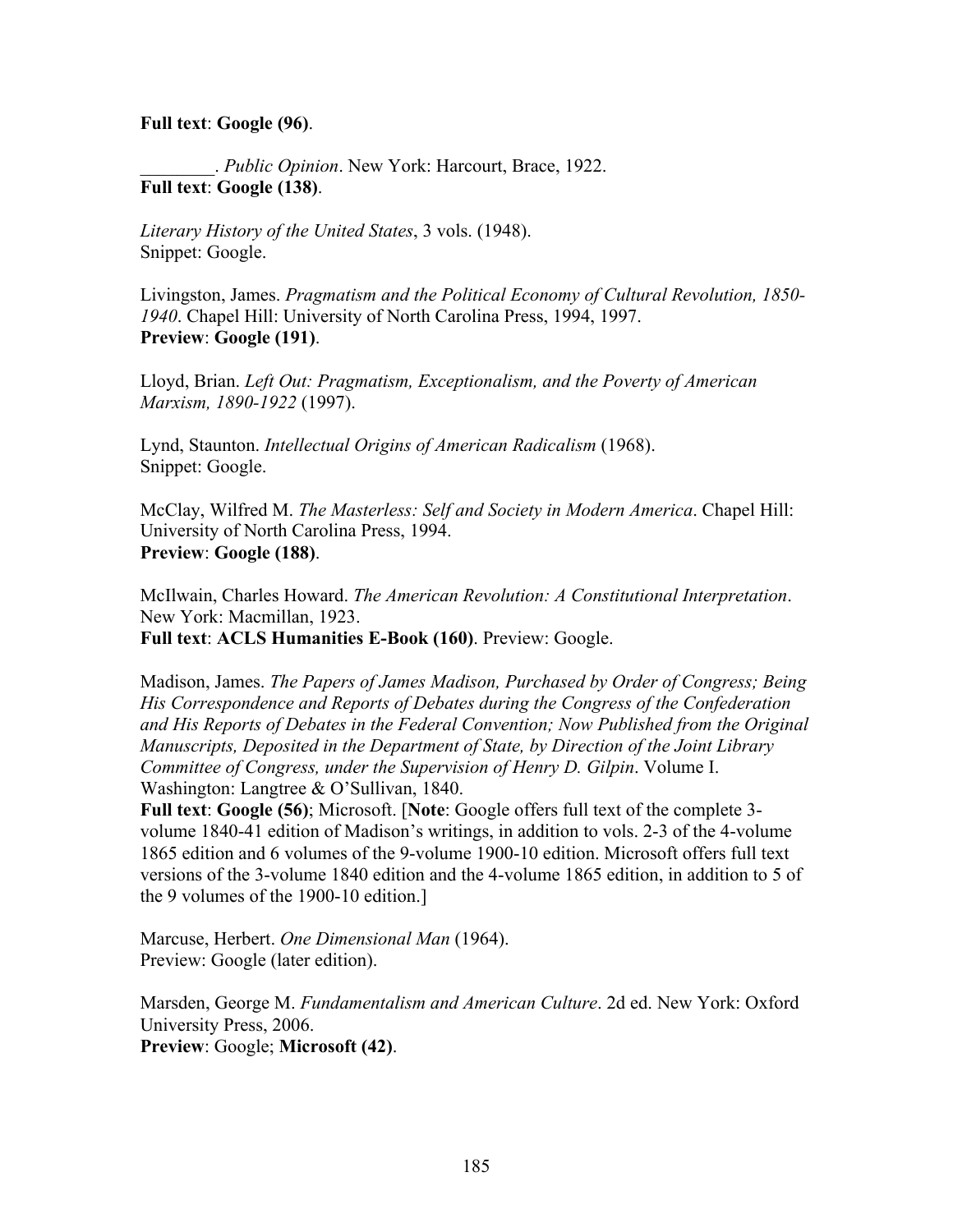\_\_\_\_\_\_\_\_. *The Soul of the American University: From Protestant Establishment to Established Nonbelief*. New York: Oxford University Press, 1996. **Preview**: Google; **Microsoft (59)**.

Mather, Cotton. *Magnalia Christi Americana; or, The Ecclesiastical History of New-England; from Its First Planting, in the Year 1620, unto the Year of Our Lord 1698*. With an introduction and occasional notes by Rev. Thomas Robbins, and translations of the Hebrew, Greek, and Latin quotations by Lucius F. Robinson, and a Memoir of Cotton Mather, by Samuel G. Drake. Volume I. Hartford: Silas Andrus and son, 1852. **Full text**: **Google (116)**.

May, Henry F. *The Divided Heart: Essays on Protestantism and the Enlightenment in America*. New York: Oxford University Press, 1991. **Preview**: Google; **Microsoft (132)**.

\_\_\_\_\_\_\_\_. *The End of American Innocence: A Study of the First Years of Our Own Time, 1912-1917* (1959). **Preview**: **Google (186)**.

\_\_\_\_\_\_\_\_. *The Enlightenment in America*. New York: Oxford University Press, 1976. **Full text**: **ACLS Humanities E-Book (45)**.

Merriam, Charles Edward. *American Political Ideas: Studies in the Development of American Political Thought, 1865-1917*. New York: Macmillan, 1920. **Full text**: Google; **Microsoft (152)**.

\_\_\_\_\_\_\_\_. *A History of American Political Theories*. New York: Macmillan, 1903. **Full text**: **Google (86)**.

Michaels, Walter Benn. *Our America: Nativism, Modernism, and Pluralism* (1995). Preview: Google.

Middlekauff, Robert. *The Mathers: Three Generations of Puritan Intellectuals, 1596- 1728*. Berkeley: University of California Press, 1999. Originally published: New York: Oxford University Press, 1971.

**Full text**: **ACLS Humanities E-Book (25)**. Preview: Google.

Miller, Angela L. *The Empire of the Eye: Landscape Representation and American Cultural Politics, 1825-1875* (1993).

Miller, James. *Democracy Is in the Streets: From Port Huron to the Siege of Chicago* (1987).

Miller, Perry. *Errand into the Wilderness*. Cambridge, Belknap Press of Harvard University Press, 1956. **Preview**: Google; **Microsoft (67)**.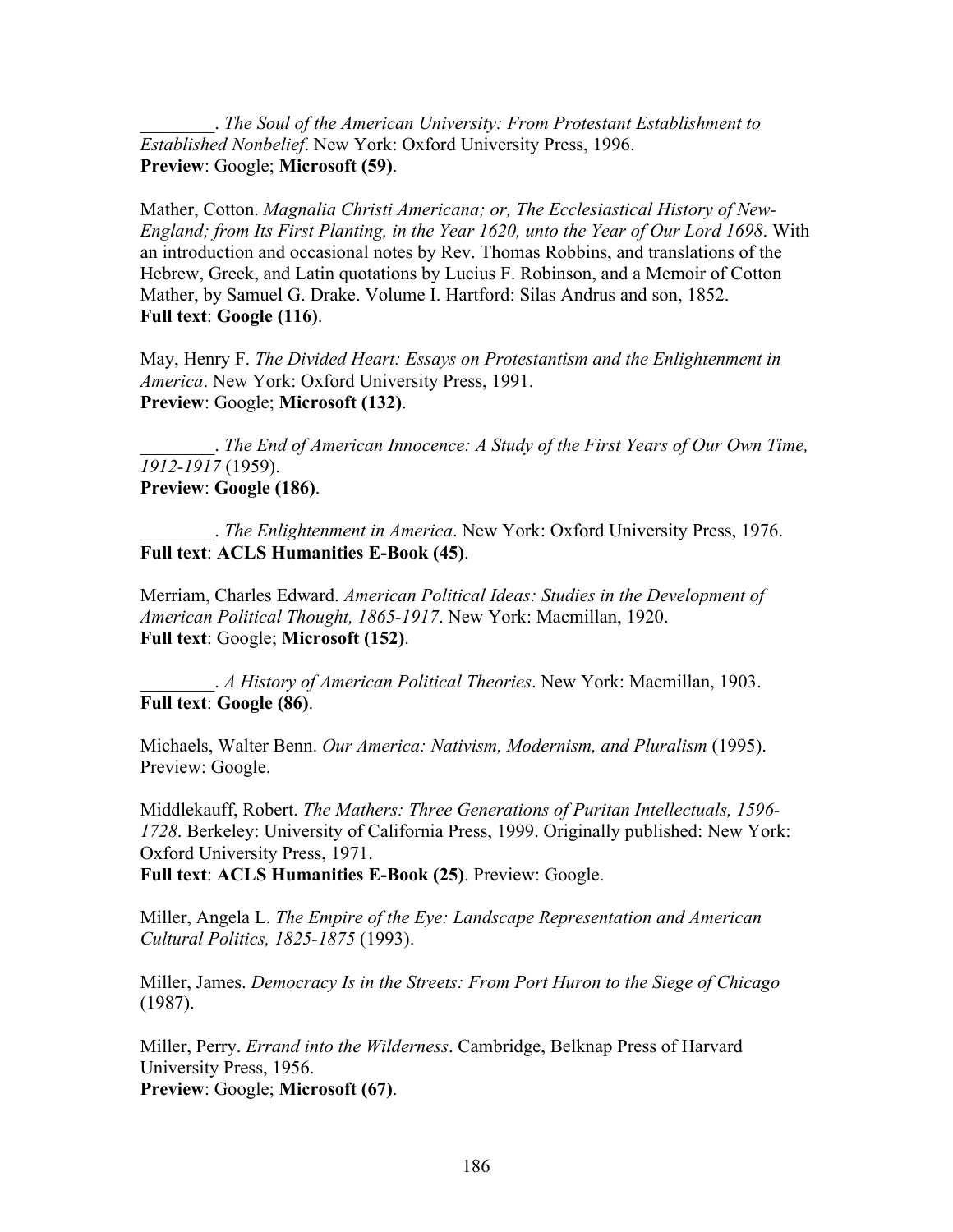\_\_\_\_\_\_\_\_. *The Life of the Mind in America: From the Revolution to the Civil War: Books One through Three*. New York: Harcourt, Brace & World, 1965. **Full text**: **ACLS Humanities E-Book (50)**. Snippet: Google.

\_\_\_\_\_\_\_\_. *The New England Mind: From Colony to Province* (1953). Snippet: Google.

\_\_\_\_\_\_\_\_. *The New England Mind: The Seventeenth Century* (1939). Snippet: Google.

Miller, Perry, ed. *The Transcendentalists: An Anthology* (1950).

Miller, Samuel. *A Brief Retrospect of the Eighteenth Century. Part First; in Two Volumes: Containing a Sketch of the Improvements in Science, Arts, and Literature, During That Period*. New York: T. and J. Swords, 1803. **Full text**: **Google (6)**. [**Note**: Google offers full text of both volumes.]

Mills, C. Wright. *The Sociological Imagination* (1959).

Montgomery, David. *The Cold War and the University: Toward an Intellectual History of the Postwar Years* (1997).

Morais, Herbert M. *Deism in Eighteenth Century America* (1934). Snippet: Google (later edition).

Morgan, Edmund S. *Visible Saints: The History of a Puritan Idea*. Ithaca: Cornell University Press, 1963, 1965. **Full text**: **ACLS Humanities E-Book (165)**. Preview: Google.

Morrison, Samuel Eliot. *Builders of the Bay Colony* (1930). Snippet: Google.

\_\_\_\_\_\_\_\_. *Harvard College in the Seventeenth Century*, 2 vols. (1936).

\_\_\_\_\_\_\_\_. *The Puritan Pronaos: Studies in the Intellectual Life of New England in the Seventeenth Century* (1936).

Mumford, Lewis. *The Golden Day: A Study in American Experience and Culture* (1926). Snippet: Google.

Munger, Theodore T. *Horace Bushnell: Preacher and Theologian*. Boston: Houghton, Mifflin, 1899. **Full text**: **Google (121)**.

Nash, George. *The Conservative Intellectual Movement in America Since 1945* (1975).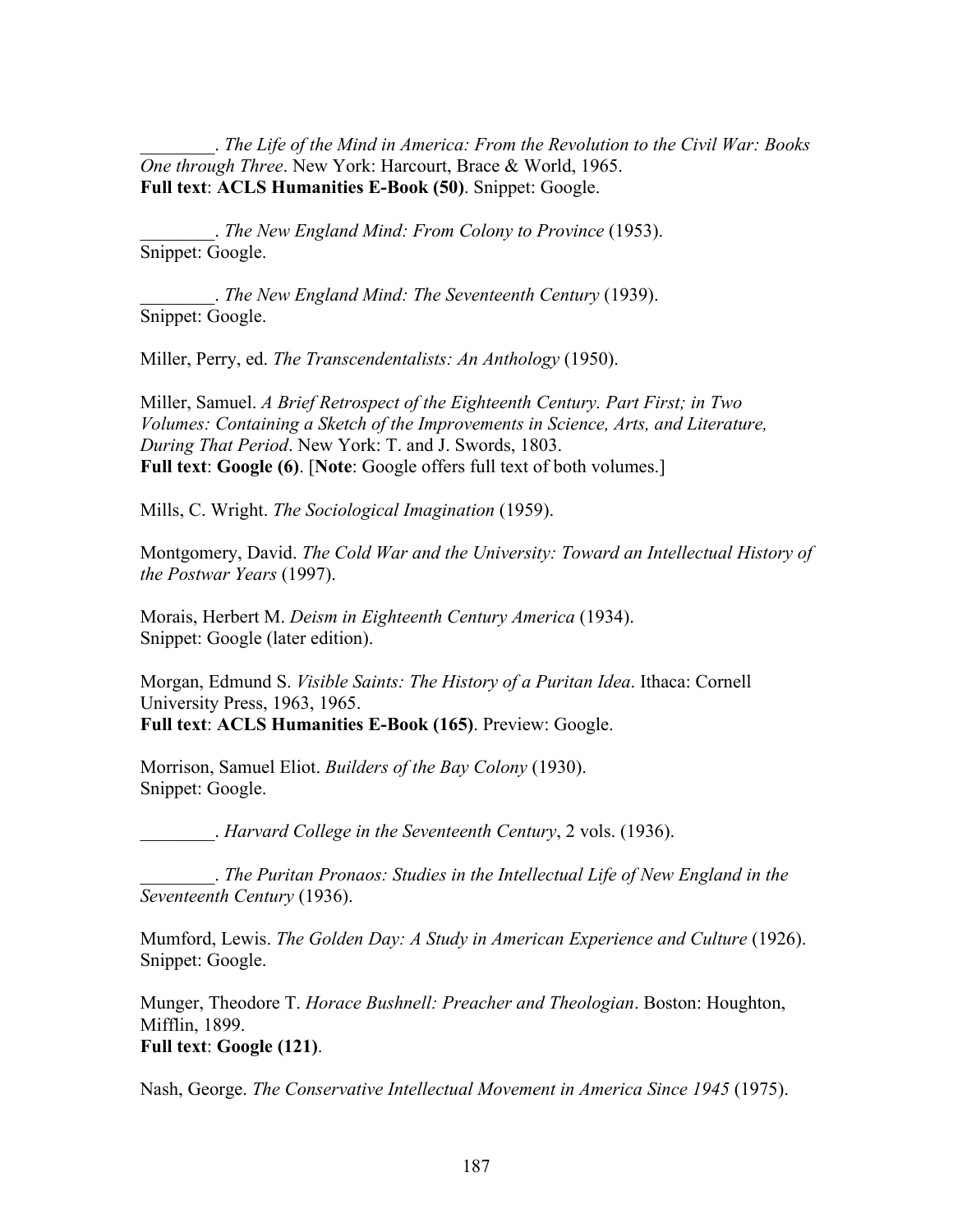*The New Encyclopedia of Social Reform*. Ed. William D. P. Bliss and Rudolph M. Binder. New edition. Funk & Wagnalls, 1908. **Full text**: **Google (198)**.

Nichols, Roy. *The Disruption of American Democracy* (1948).

Niebuhr, H. Richard. *The Kingdom of God in America*. With a new introduction by Martin E. Marty. Reprint: Middletown, CT: Wesleyan University Press, 1988; Chicago : Willet, Clark, 1937. **Preview**: **Google (23)**.

Niebuhr, Reinhold. *The Irony of American History* (1952).

Novick, Peter. *That Noble Dream: The 'Objectivity Question' and the American Historical Profession*. Cambridge, UK: Cambridge University Press, 1988. **Preview**: **Google (196)**.

Noyes, John H. *The Berean: A Manual for the Help of Those Who Seek the Faith of the Primitive Church*. Putney, VT: Office of the Spiritual Magazine, 1847. **Full text**: **Google (73)**.

\_\_\_\_\_\_\_\_. *History of American Socialisms* (1870). Full text: Google.

Nye, David E. *American Technological Sublime* (1994). Preview: Google.

O'Brien, Michael. *Conjectures of Order: Intellectual Life and the American South, 1810- 1860*, 2 vols. (2004). Preview: Google.

Orvell, Miles. *The Real Thing: Imitation and Authenticity in American Culture, 1880- 1940* (1989). Preview: Google.

Page, Charles Hunt. *Class and American Sociology: From Ward to Ross* (1940). Snippet: Google.

Paine, Thomas. *The Writings of Thomas Paine*. Collected and ed. by Moncure Daniel Conway. Volume I: 1774-1779. New York: G. P. Putnam's Sons, 1894. **Full text**: **Google (78)**; Microsoft. [**Note**: Google offers vol. 1 of the 3-volume 1854 edition of Paine's works; vols. 1, 3, and 4 of the 4-volume 1894-96 edition; and 7 volumes of the 10-volume 1908 edition. Microsoft offers the complete 4 volumes of a 1906-08 edition (perhaps a reprint of the 1894-96 edition), in addition to 2 volumes of the 10-volume 1908 edition.]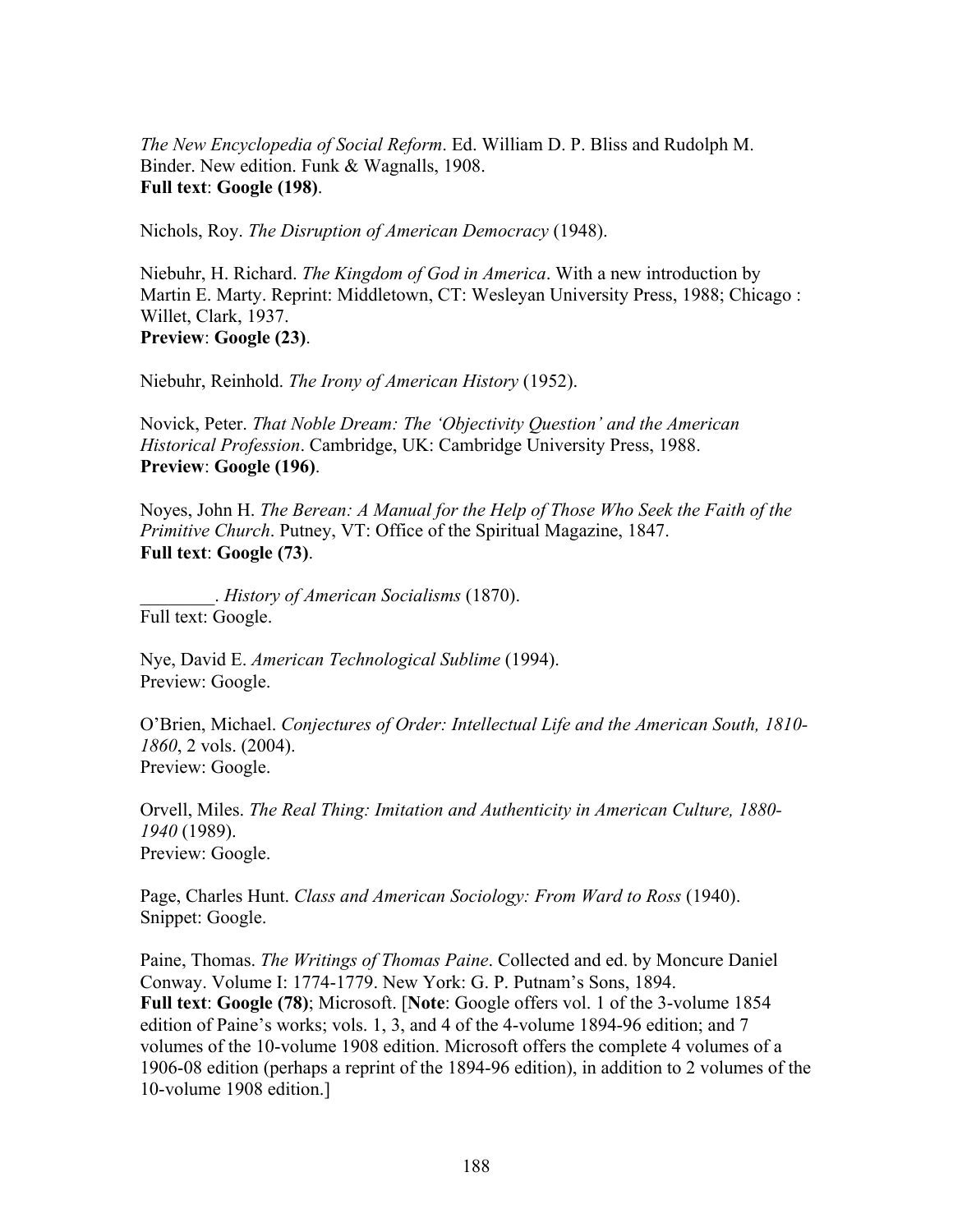Parker, Theodore. *The Collected Works of Theodore Parker*. Ed. Frances Power Cobbe. Vol. IV: Discourses of Politics. London: Trübner & Co., 1863.

**Full text**: **Google (81)**. [**Note**: Google offers full text of 9 volumes of the 14-volume 1864-1879 edition of Parker's writings and 7 volumes of the 15-volume 1907 Centennial edition, in addition to a preview of 12 volumes of the 14-volume 2001 edition, and a preview of 12 volumes of the 14-volume 2004 edition.]

Parkes, Henry Bamford. *The American Experience: An Interpretation of the History and Civilization of the American People* (1947). Snippet: Google.

Parrington, Vernon L. *Main Currents in American Thought*, 3 vols. (1927, 1930). Snippet: Google.

Patten, Simon N. *The Premises of Political Economy; Being a Re-Examination of Certain Fundamental Principles of Economic Science*. Philadelphia: J. B. Lippincott, 1885. **Full text**: **Google (146)**.

Pells, Richard. *The Liberal Mind in a Conservative Age: American Intellectuals in the 1940s and 1950s* (1985). Preview: Google.

Perry, Lewis. *Intellectual Life in America: A History*. Chicago: University of Chicago Press, 1989. **Preview**: **Google (38)**.

Perry, Ralph Barton. *Characteristically American: Five Lectures Delivered on the William W. Cook Foundation at the University of Michigan, November-December 1948*. New York: A. A. Knopf, 1949. Reprint, Freeport, NY: Books for Libraries Press, 1971. **Preview**: **Google (136)**.

\_\_\_\_\_\_\_\_. *Present Philosophical Tendencies: A Critical Survey of Naturalism, Idealism, Pragmatism, and Realism Together with a Synopsis of the Philosophy of William James*. New York: Longmans, Green, 1912. **Full text**: **Google (91)**; Microsoft.

\_\_\_\_\_\_\_\_. *The Thought and Character of William James*, 2 vols. (1935). Snippet: Google.

\_\_\_\_\_\_\_\_. *Puritanism and Democracy* (1944).

Persons, Stow. *American Minds: A History of Ideas* (1958).

Pettegrew, John, ed. *A Pragmatist's Progress? Richard Rorty and American Intellectual History* (2000).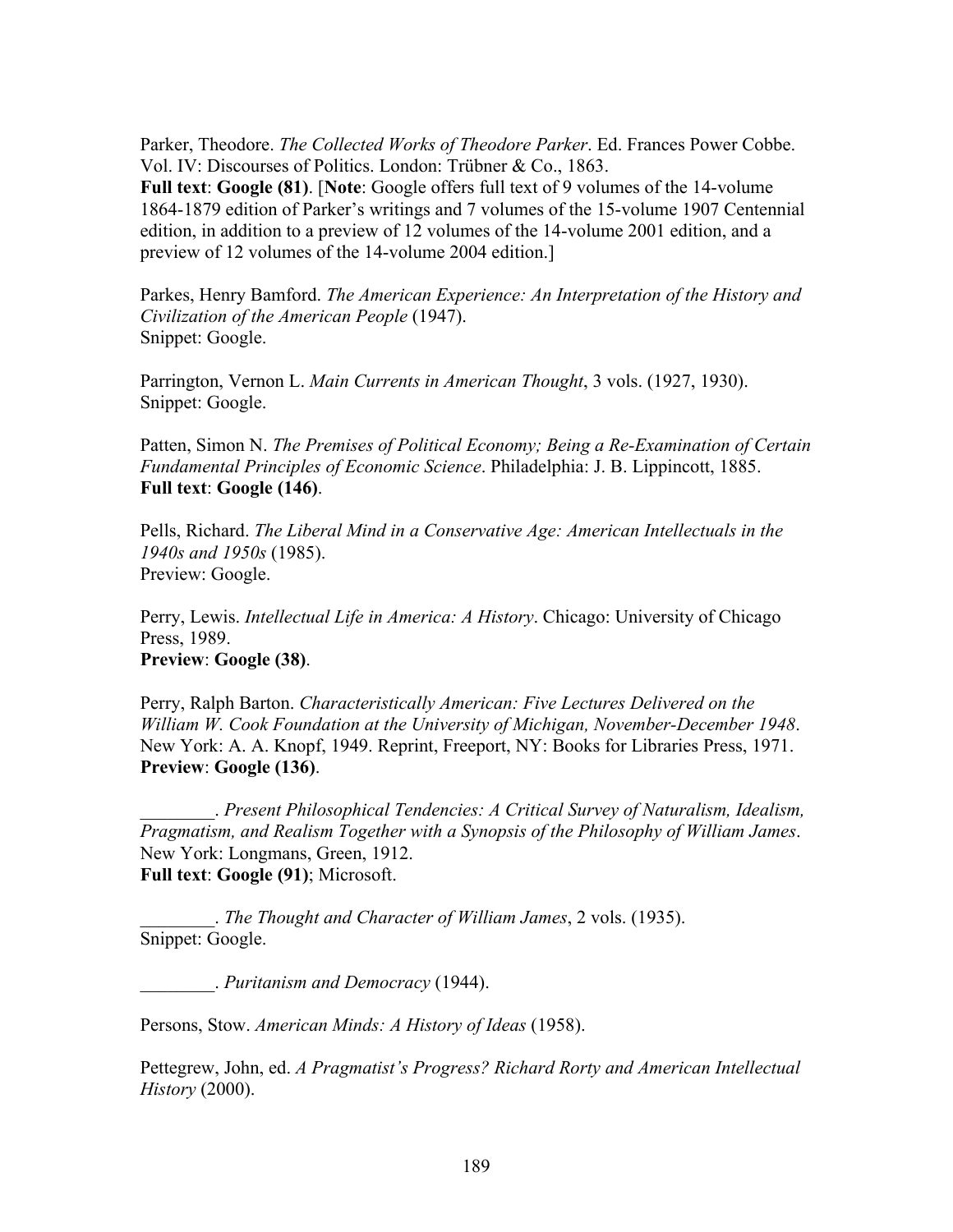Preview: Google.

Phillips, Wendell. *Speeches, Lectures, and Letters*. Boston: James Redpath, 1863. **Full text**: **Google (153)**.

Pocock, J.G.A. *The Machiavellian Moment : Florentine Political Thought and the Atlantic Republican Tradition*. Princeton: Princeton University Press, 2003. (Originally published in 1975)

**Full text**: **ACLS Humanities E-Book (35)**. Preview: Google.

Pound, Roscoe. *An Introduction to the Philosophy of Law*. New Haven: Yale University Press, 1922. **Full text**: **Microsoft (197)**. Snippet: Google.

Pratt, Julius W. *Expansionists of 1898* (1936).

Purcell, Edward A., Jr. *The Crisis of Democratic Theory: Scientific Naturalism & the Problem of Value*. Lexington, KY: University Press of Kentucky, 1973. **Preview**: **Google (171)**.

Rauschenbusch, Walter. *Christianity and the Social Crisis*. New York: Macmillan, 1907. **Full text**: Google; **Microsoft (157)**.

Reuben, Julie A. *The Making of the Modern University: Intellectual Transformation and the Marginalization of Morality*. Chicago : University of Chicago Press, 1996. **Preview**: **Google (178)**.

Riley, Woodbridge. *American Thought from Puritanism to Pragmatism*. New York: H. Holt, 1915.

**Full text**: **Google (1)**; **Microsoft (2)**.

Robinson, James Harvey. *The Mind in the Making: The Relation of Intelligence to Social Reform*. New York: Harper & Brothers, 1921. **Full text**: **Google (163)**.

\_\_\_\_\_\_\_\_. *The New History: Essays Illustrating the Modern Historical Outlook*. New York: Macmillan, 1922. **Full text**: **Google (26)**.

Rodgers, Daniel T. *Atlantic Crossings: Social Politics in a Progressive Age*. Cambridge: Belknap Press of Harvard University Press, 1998. **Preview**: **Google (33)**. Full text: ACLS Humanities E-Book.

Rogers, Arthur Kenyon. *English and American Philosophy Since 1800: A Critical Survey*. New York: Macmillan, 1922. **Full text**: Google; **Microsoft (102)**.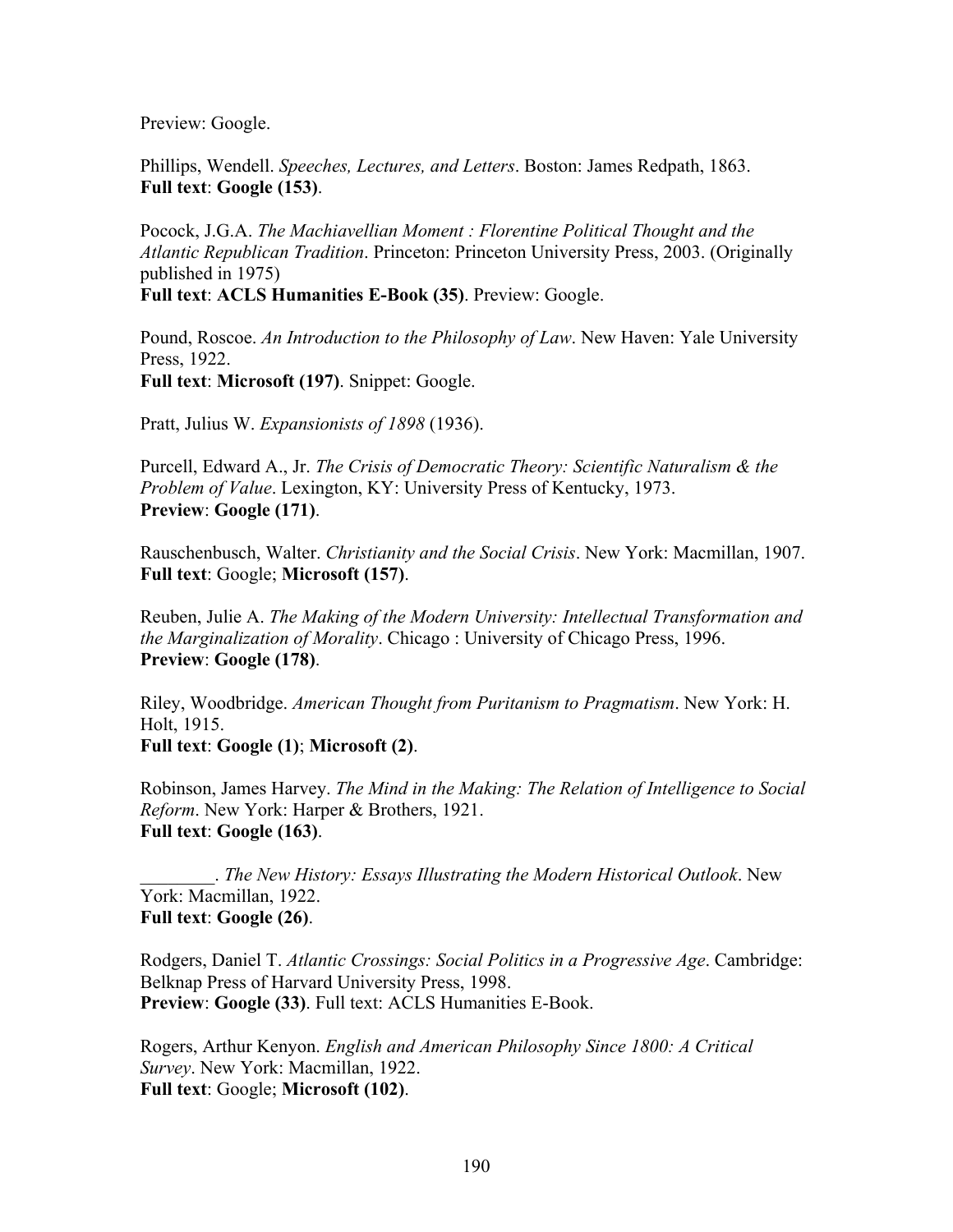Rogin, Michael Paul. *The Intellectuals and McCarthy: The Radical Specter*. Cambridge: M.I.T. Press, 1967. **Full text**: **ACLS Humanities E-Book (100)**.

Rose, Anne C. *Transcendentalism as a Social Movement, 1830-1850* (1981).

Rosenberg, Rosalind. *Beyond Separate Spheres: The Intellectual Roots of Modern Feminism*. New Haven : Yale University Press, 1982. **Full text**: **ACLS Humanities E-Book (20)**. Preview: Google.

Ross, Dorothy. *The Origins of American Social Science*. Cambridge, UK: Cambridge University Press, 1991. **Preview**: Google; **Microsoft (7)**.

Ross, Edward Alsworth. *Social Control: A Survey of the Foundations of Order*. New York: Macmillan, 1901. **Full text**: **Google (63)**.

Rossinow, Douglas C. *The Politics of Authenticity: Liberalism, Christianity, and the New Left in America*. New York: Columbia University Press, 1998. **Preview**: Google; **Microsoft (27)**.

Rostow, W. W. *The Stages of Economic Growth: A Non-Communist Manifesto* (1960). Preview: Google (later edition).

Rourke, Constance. *The Roots of American Culture and Other Essays* (1942).

Royce, Josiah. *The Spirit of Modern Philosophy: An Essay in the Form of Lectures*. Boston: Houghton, Mifflin, 1892. **Full text**: Google; **Microsoft (94)**.

Santayana, George. *Winds of Doctrine: Studies in Contemporary Opinion*. London: J. M. Dent; New York: Charles Scribner's Sons, 1913. **Full text**: **Microsoft (64)**. Preview: Google.

Savelle, Max. *Seeds of Liberty: The Genesis of the American Mind* (1948). **Preview**: **Google (183)**.

Schlesinger, Arthur M., Jr. *The Age of Jackson* (1945).

\_\_\_\_\_\_\_\_. *The Vital Center: The Politics of Freedom* (1949). Preview: Google.

Schneider, Herbert W. *A History of American Philosophy* (1946).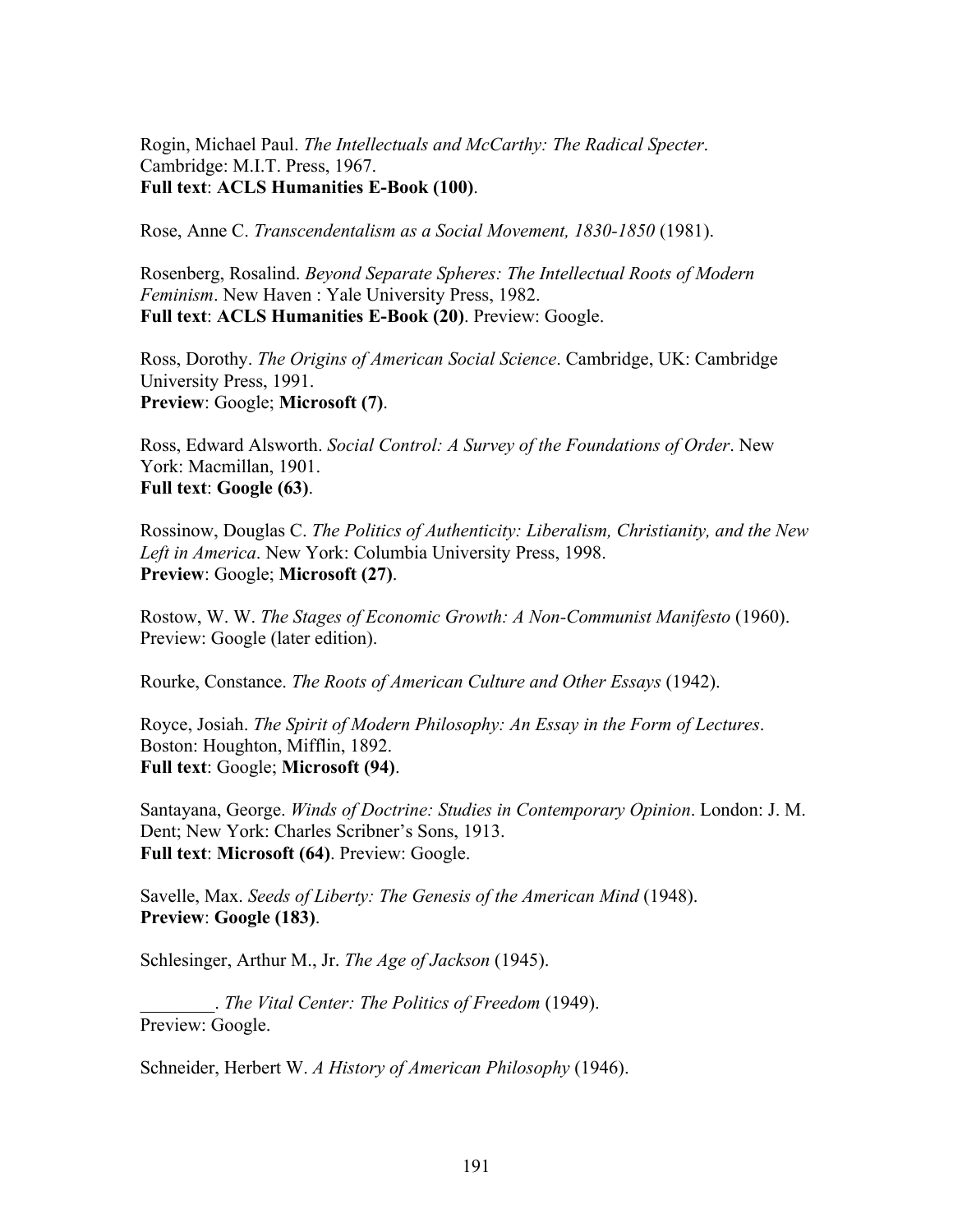\_\_\_\_\_\_\_\_. *The Puritan Mind* (1930). Snippet: Google.

Schrecker, Ellen. *No Ivory Tower: McCarthyism and the Universities* (1986).

Scott, Joan Wallach. *Gender and the Politics of History*. New York: Columbia University Press, 1999.

**Full text**: **ACLS Humanities E-Book (30)**. Preview: Google.

Seigfried, Charlene Haddock, ed. *Feminist Interpretations of John Dewey*. University Park: Pennsylvania State University Press, 2002. **Preview**: Google; **Microsoft (142)**.

Seligman, Edwin R. A. *The Economic Interpretation of History*. 2d ed., rev. New York: Columbia University Press, 1907. **Full text**: Google; **Microsoft (154)**.

Sellars, Roy Wood. *Critical Realism: A Study of the Nature and Conditions of Knowledge*. Chicago: Rand McNally, 1916. **Full text**: Google; **Microsoft (92)**.

Shi, David E. *Facing Facts: Realism in American Thought and Culture, 1850-1920*. New York: Oxford University Press, 1995. **Preview**: Google; **Microsoft (119)**.

Shields, David S. *Oracles of Empire: Poetry, Politics, and Commerce in British America, 1690-1750*. Chicago: University of Chicago Press, 1990. **Full text**: **ACLS Humanities E-Book (115)**. Preview: Google.

Singal, Daniel Joseph, ed., *Modernist Culture in America* (1991).

Sklansky, Jeffrey. *The Soul's Economy: Market Society and Selfhood in American Thought, 1820-1920* (2002). Preview: Google.

Sklar, Kathryn Kish. *Florence Kelley and the Nation's Work: The Rise of Women's Political Culture, 1830-1900* (1995). Preview: Google.

Smith, Henry Nash. *Virgin land: The American West as Symbol and Myth*. Cambridge: Harvard University Press, 1950; 1970. **Full text**: **ACLS Humanities E-Book (170)**. Snippet: Google.

Smith, Terry. *Making the Modern: Industry, Art, and Design in America* (1993). Preview: Google.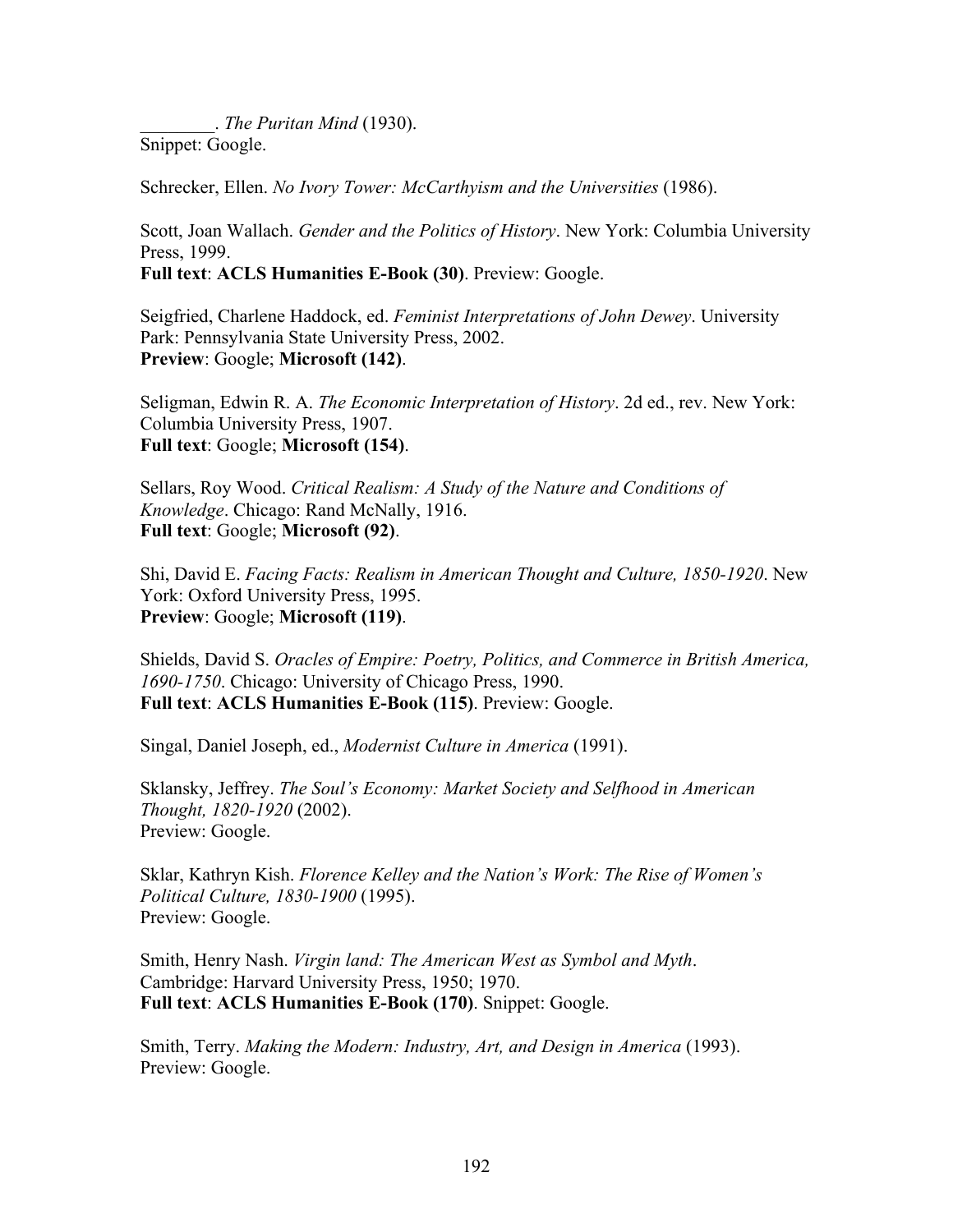Sontag, Susan. *Against Interpretation* (1966). Preview: Google (later edition).

Spaulding, Edward Gleason. *The New Rationalism: The Development of a Constructive Realism upon the Basis of Modern Logic and Science, and through the Criticism of Opposed Philosophical Systems*. New York: Holt, 1918. **Full text**: Google; **Microsoft (44)**.

Stauffer, Vernon. *New England and the Bavarian Illuminati*. New York, 1918. **Full text**: Google; **Microsoft (179)**.

Steinberg, Stephen. *Turning Back: The Retreat from Racial Justice in American Thought and Policy* (1995). Preview: Google.

Sumner, William Graham. *The Challenge of Facts and Other Essays*. Ed. Albert Galloway Keller. New Haven: Yale University Press, 1914. **Full text**: **Google (103)**; Microsoft.

\_\_\_\_\_\_\_\_. *Collected Essays in Political and Social Science* (1885).

Thoreau, Henry David. *The Writings of Henry David Thoreau with Bibliographical Introductions and Full Indexes in Ten Volumes. Volume X. Miscellanies, with a Biographical Sketch by Ralph Waldo Emerson and a General Index to the Writings*. Cambridge: Riverside Press, 1894.

**Full text**: Google; **Microsoft (97)**. [**Note**: Google offers full text of the complete 10 volume 1894 edition of Thoreau's writings and 14 of the 20 volumes of the 1906 edition. Microsoft offers full text of 9 of the 10 volumes of the 1884 edition, 2 of the 10 volumes of the 1894 edition, and 16 of the 20 volumes of the 1906 edition.]

Turner, James. *Without God, Without Creed: The Origins of Unbelief in America* (1985).

Tyler, Moses Coit. *A History of American Literature*. Vol. I: 1607-1676. New York: G. P. Putnam's Sons, 1878.

**Full text**: **Google (51)**; Microsoft. [**Note**: Google and Microsoft offer full text of both volumes of the two-volume edition.]

\_\_\_\_\_\_\_\_. *The Literary History of the American Revolution, 1763-1783*. Volume II, 1776-1783. New York: G. P. Putnam's Sons, 1897. **Full text**: **Google (111)**; Microsoft. [**Note**: Google and Microsoft offer full text of both

volumes of the two-volume edition.]

\_\_\_\_\_\_\_\_. *Moses Coit Tyler, 1835-1900: Selections from His Letters and Diaries*. Ed. Jessica Tyler Austen. Garden City, N.Y.: Doubleday, Page, 1911. **Full text**: Google; **Microsoft (164)**.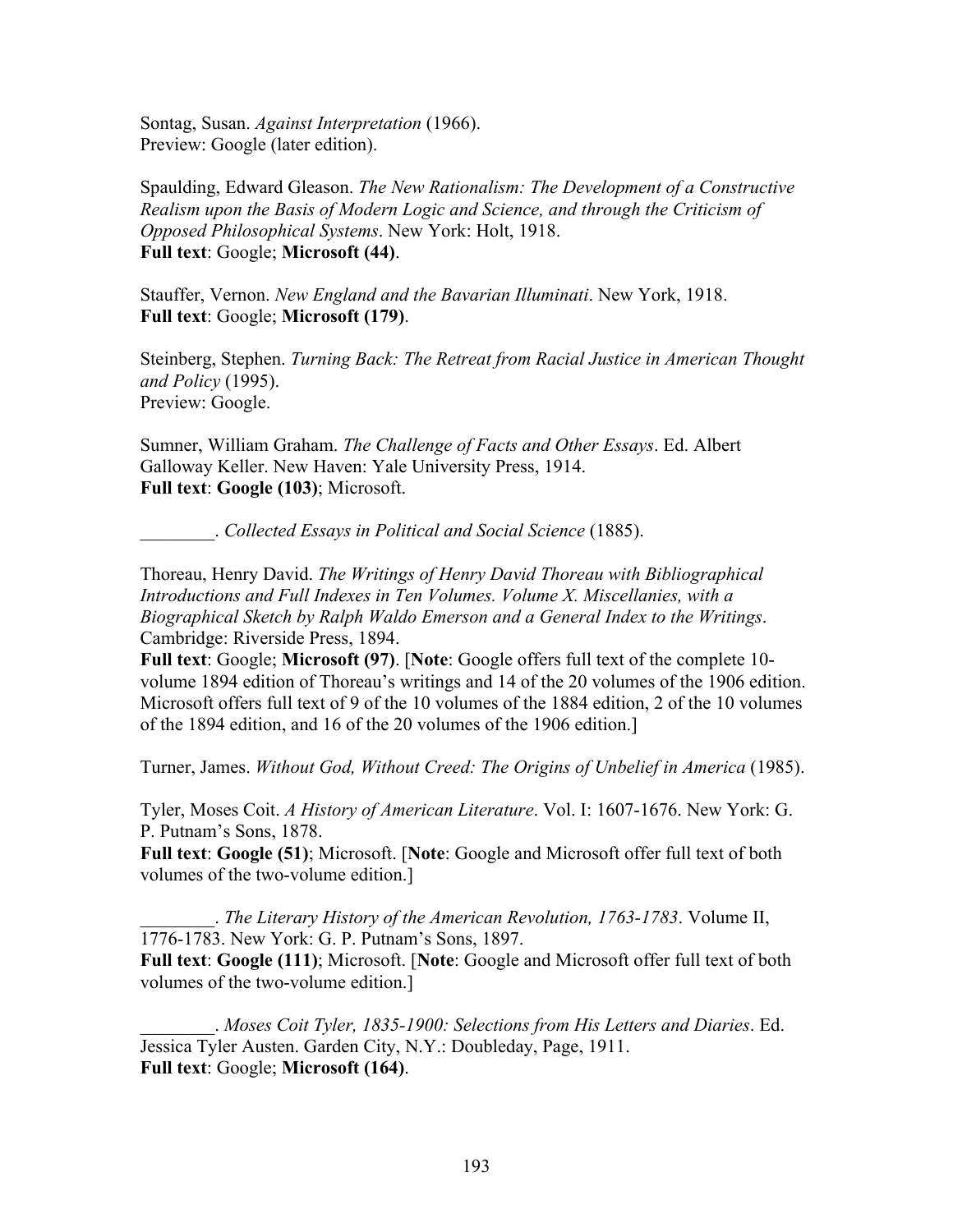Veblen, Thorstein. *The Higher Learning in America: A Memorandum on the Conduct of Universities by Business Men*. New York, B. W. Huebsch, 1918. **Full text**: **Google (21)**.

\_\_\_\_\_\_\_\_. *The Theory of the Leisure Class: An Economic Study of Institutions*. New ed. New York: Macmillan, 1912. **Full text**: **Google (108)**.

Wald, Alan. *The New York Intellectuals: The Rise and Decline of the Anti-Stalinist Left from the 1930s to the 1980s* (1987). Preview: Google.

Walls, Laura Dassow. *Seeing New Worlds: Henry David Thoreau and Nineteenth-Century Natural Science* (1995). Preview: Google.

Walsh, Correa Moylan. *The Political Science of John Adams: A Study in the Theory of Mixed Government and the Bicameral System*. New York: G. P. Putnam's Sons, Knickerbocker Press, 1915. **Full text**: **Google (101)**.

Walters, Ronald G. *The Anti-Slavery Appeal* (1976).

Ward, Lester F. *Dynamic Sociology, or Applied Social Science, as Based upon Statical Sociology and the Less Complex Sciences*. 2 Vols. New York: D. Appleton and Company, 1883. **Full text**: **Google (13)** [both volumes].

\_\_\_\_\_\_\_\_. *The Psychic Factors of Civilization*. Boston: Ginn, 1893. **Full text**: Google; **Microsoft (172)**.

Warren, Mercy Otis. *History of the Rise, Progress and Termination of the American Revolution; Interspersed with Biographical, Political and Moral Observations*. 3 vols. Boston : Printed by Manning and Loring, for E. Larkin, 1805. [volume 3 reviewed] **Full text**: Google; **Microsoft (19)**. [**Note**: Google and Microsoft offer full text of all 3 volumes.]

Wayland, Francis. *Thoughts on the Present Collegiate System in the United States* (1842). Full text: Google.

Weaver, Richard. *Ideas Have Consequences* (1948).

Weinberg, Albert K. *Manifest Destiny: A Study of Nationalist Expansionism in American History* (1935). Snippet: Google.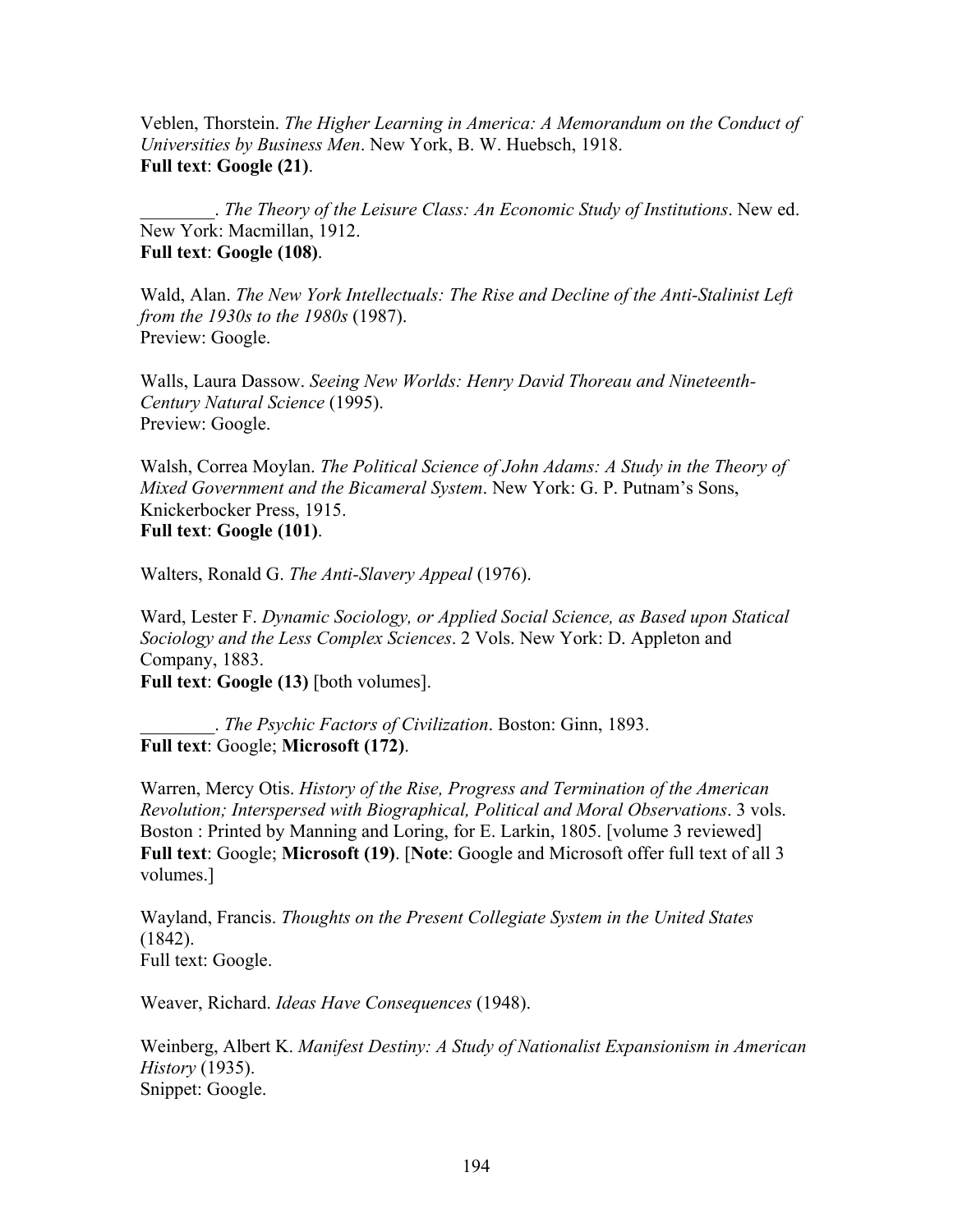West, Cornel. *The American Evasion of Philosophy: A Genealogy of Pragmatism* (1989). Preview: Google.

Westbrook, Robert B. *John Dewey and American Democracy*. Ithaca, N.Y.: Cornell University Press, 1991. **Full text**: **ACLS Humanities E-Book (40)**. Preview: Google.

White, Hayden. *The Content of the Form: Narrative Discourse and Historical Representation*. Baltimore: Johns Hopkins University Press, 1987. **Full text**: **ACLS Humanities E-Book (175)**. Preview: Google.

White, Morton. *Philosophy, The Federalist, and the Constitution*. New York: Oxford University Press, 1987, 1989. **Preview**: Google; **Microsoft (144)**.

\_\_\_\_\_\_\_\_. *Social Thought in America: The Revolt Against Formalism* (1949). Snippet: Google (later edition).

Whitfield, Stephen. *The Culture of the Cold War* (1991). Preview: Google.

Williams, Roger. *The Bloudy Tenent of Persecution*. (1644). Ed. Samuel L. Caldwell. Publications of the Narragansett Club (First Series.) Volume III. Providence: 1867; reprint ed. Ann Arbor: University Microfilms, 1959). **Full text**: **Google (31)**; Microsoft.

Wiltse, Charles M. *The Jeffersonian Tradition in American Democracy* (1935).

Winship, Michael P. *Making Heretics: Militant Protestantism and Free Grace in Massachusetts, 1636-1641* (2002). Preview: Google.

\_\_\_\_\_\_\_\_. *Seers of God: Puritan Providentialism in the Restoration and Early Enlightenment* (1996).

Winthrop, John. *The Journal of John Winthrop, 1630-1649*. Abridged ed. Ed. Richard S. Dunn, James Savage, and Laetitia Yeandle. Cambridge: Belknap Press of Harvard University Press, 1996.

**Preview**: Google; **Microsoft (124)**. Full view: ACLS Humanities E-Book.

Wish, Harvey. *Society and Thought in America* (1950). Snippet: Google.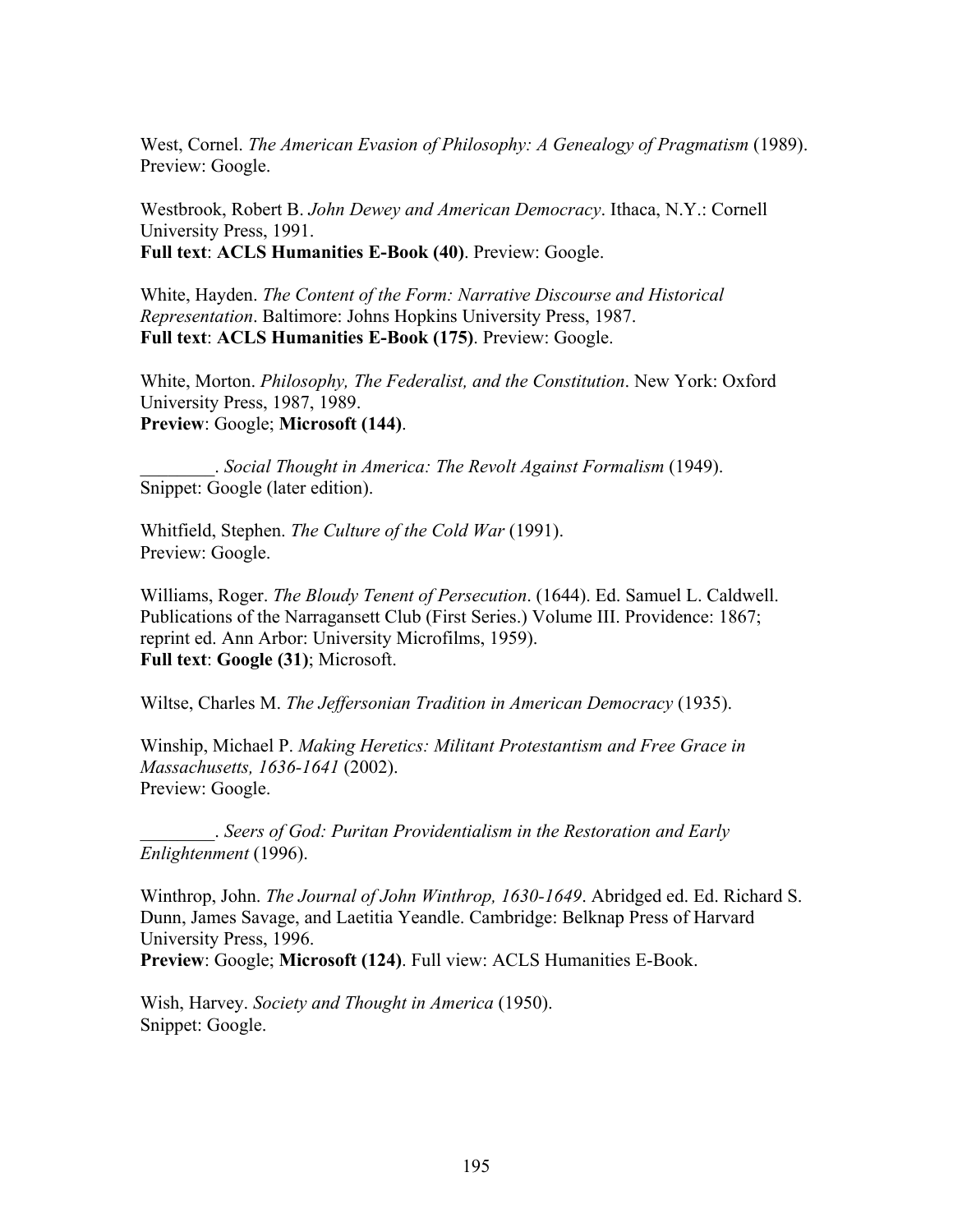Woolman, John. *The Journal and Essays of John Woolman*. Edited from the Original Manuscripts with a Biographical Introduction by Amelia Mott Gummere. Rancocas Edition. New York: Macmillan, 1922. **Full text**: Google; **Microsoft (47)**.

Wright, Benjamin F. *American Interpretations of Natural Law* (1931).

Wright, Louis B. *The First Gentlemen of Virginia: Intellectual Qualities of the Early Colonial Ruling Class* (1940). Snippet: Google.

Wright, Thomas Goddard. *Literary Culture in Early New England, 1620-1730*. Ed. by his wife. New Haven: Yale University Press, 1920. **Full text**: **Google (133)**.

Youmans, Edward Livingston. *Herbert Spencer on the Americans and the Americans on Herbert Spencer: Being a Full Report of His Interview, and of the Proceedings at the Farewell Banquet of Nov. 9, 1882*. New York: D. Appleton, 1883. **Full text**: Google; **Microsoft (169)**.

Zagarri, Rosemarie. *A Woman's Dilemma : Mercy Otis Warren and the American Revolution*. Wheeling, Ill.: Harlan Davidson, 1995. **Full text**: **ACLS Humanities E-Book (105)**.

## **THREE REFERENCE SOURCES (APPENDIX A)**

Riddle, Joseph Esmond, and Thomas Kerchever Arnold. *A Copious and Critical English-Latin Lexicon Founded on the German-Latin Dictionary of Dr. Charles Ernest Georges*. First American Edition, rev. and with a dictionary of proper names by Charles Anthon. New York: Harper & Brothers, 1849. **Full text**: **Google (201)**.

Meusel, H. *Lexicon Caesarianum*. Volume II. Berlin: W. Weber, 1893. **Full text**: **Google (203)**.

Woodhouse, S. C., comp. *English-Greek Dictionary: A Vocabulary of the Attic Language*. London and New York: Routledge, 1932. **Full text**: **Google (202)**.

# **COMPARING PRE-1923 DIGITIZATIONS IN ACLS HUMANITIES E-BOOK WITH DIGITIZATIONS OF THE SAME TEXTS IN GOOGLE BOOK SEARCH AND MICROSOFT LIVE SEARCH BOOKS (APPENDIX B)**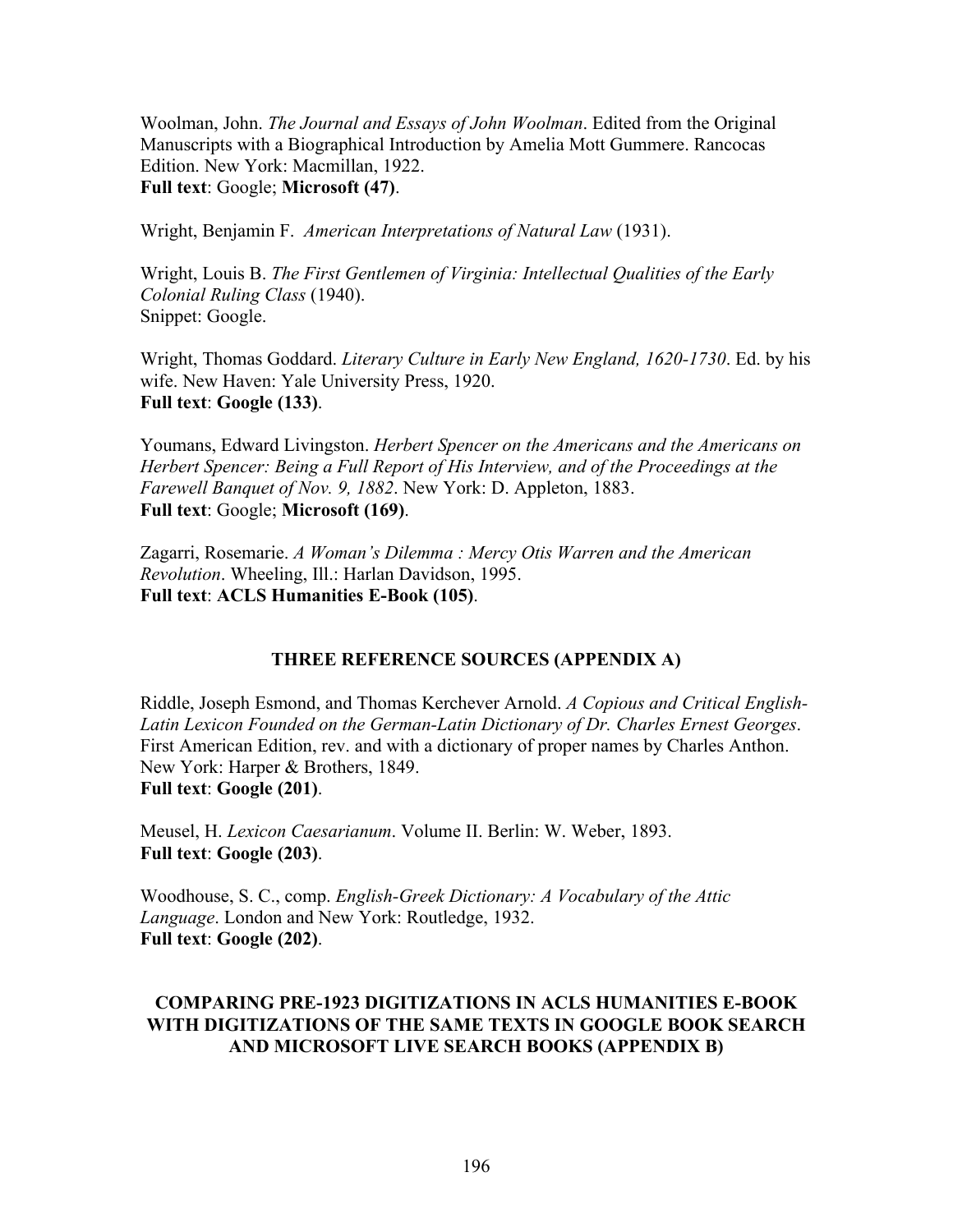Barbour, Violet. *Henry Bennet, Earl of Arlington, Secretary of State to Charles II*. Washington: American Historical Association, 1914. **Full text**: **Google (204A)**; **Microsoft (204B)**; **ACLS Humanities E-Book (204A)**.

Brown, Louise Fargo. *The Political Activities of the Baptists and Fifth Monarchy Men in England during the Interregnum*. New York: Burt Franklin, 1911. **Full text**: **Google (205A)**; **Microsoft (205B)**; **ACLS Humanities E-Book (205A)**.

Cowan, James. *The New Zealand Wars: A History of the Maori Campaigns and the Pioneering Period*. 2 vols. Wellington, New Zealand: W. A. G. Skinner, R.E. Owen, government printer, 1922-23. [Vol. 1 published pre-1923; vol. 2 published in 1923.] **Full text**: **ACLS Humanities E-Book (209B); Microsoft (209A)** (vol. 1 only).

Droysen, Johann Gustav. *Outline of the Principles of History*. Boston: Ginn, 1893. **Full text**: **Google (206A)**; **Microsoft (206B)**; **ACLS Humanities E-Book (206C)**.

Edward VI, King of England. *Literary Remains of King Edward the Sixth*. Ed. from his autograph manuscripts, with historical notes, and a biographical memoir by John Gough Nichols. 2 vols. London: J. B. Nichols and sons, 1857. **Full text**: **ACLS Humanities E-Book (210B)**; **Google (210A)** (vol. 1 only).

Forbes, Anna. *Insulinde: Experiences of a Naturalist's Wife in the Eastern Archipelago*. Edinburgh: W. Blackwood and sons, 1887. **Full text**: **ACLS Humanities E-Book (211B)**; **Google (211A)**.

Prescott, W. H. *The Conquest of Mexico*. Illustrated by Keith Henderson, with an introduction by T.A. Joyce. 2 vol. London: Chatto & Windus, 1922. Full text: ACLS Humanities E-Book. [Note: Google and Microsoft offer full-text versions of earlier editions of Prescott's *The History of the Conquest of Mexico*.]

Renaudet, A. *Préréforme et humanisme à Paris pendant les premières guerres d'Italie (1494-1517)*. Paris: E. Champion, 1916. Full text: ACLS Humanities E-Book.

Sabbadini, Remigio. *Storia del ciceronianismo e di altre questioni letterarie nell' età della rinascenza*. Torino: Ermanno Loescher, 1885. **Full text**: **ACLS Humanities E-Book (212B)**; **Google (212A)**.

\_\_\_\_\_\_\_\_. *Il metodo degli umanisti*. Firenze: Felice le Monnier, editore, 1922. Full text: ACLS Humanities E-Book.

Wallace, Malcolm Wallace. *The Life of Sir Philip Sidney*. Cambridge: University Press, 1915.

**Full text**: **ACLS Humanities E-Book (213B)**; **Microsoft (213A)**.